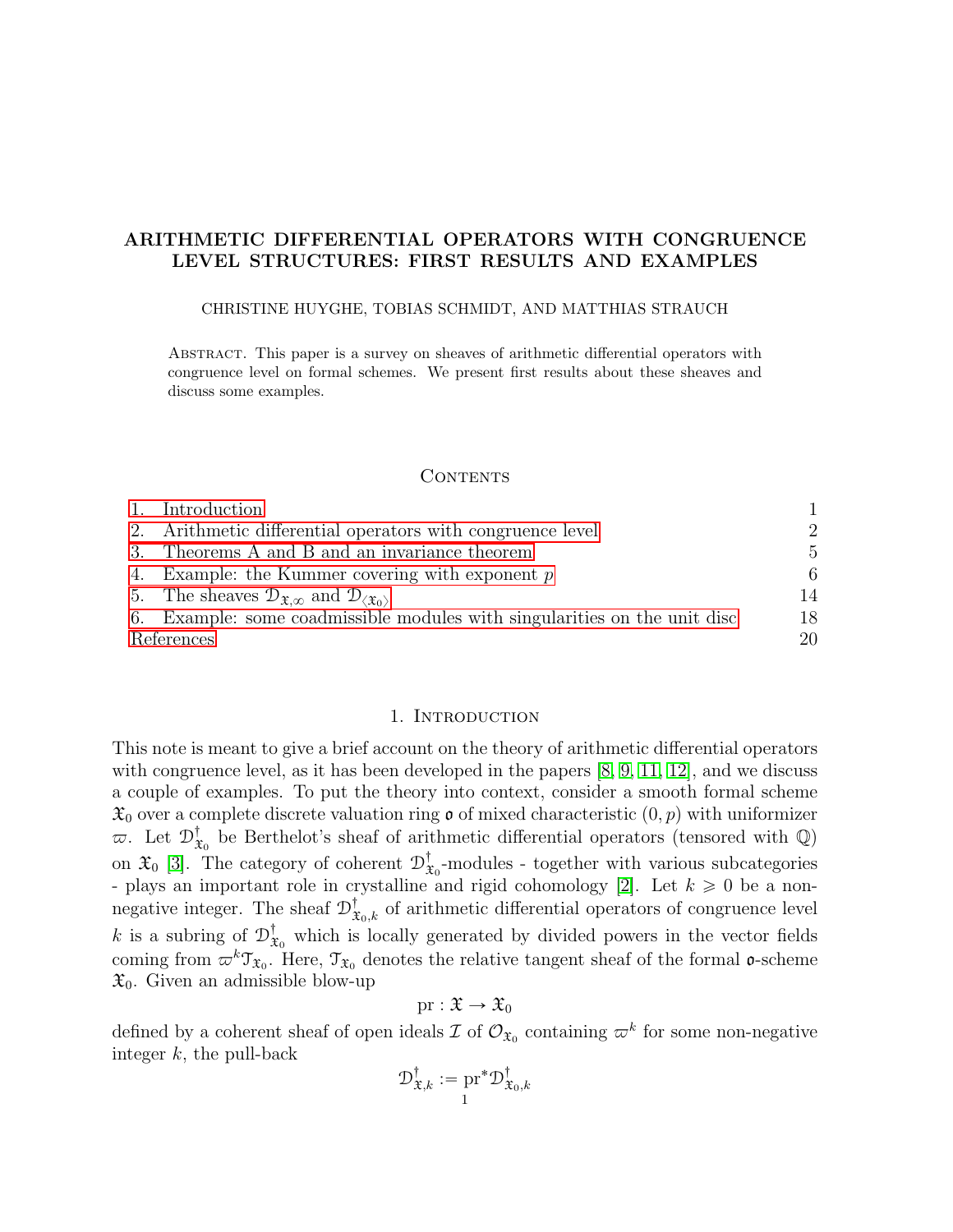is a sheaf of *rings*. Passing to the projective limit in  $k$  and to the inductive limit in the tower of all admissible formal blow-ups of  $\mathfrak{X}_0$  then leads naturally to a well-behaved ring  $\mathcal{D}_{\langle\mathfrak{X}_0\rangle}$  of analytic infinite order differential operators on the Zariski-Riemann space  $\langle\mathfrak{X}_0\rangle$ .

The sheaf  $\mathcal{D}_{\langle \mathfrak{X}_0 \rangle}$  is locally a Fréchet-Stein algebra in the sense of Schneider-Teitelbaum [\[13\]](#page-19-7). This gives rise to a full abelian subcategory  $\mathcal{C}_{\langle \mathfrak{X}_0 \rangle}$  of so-called coadmissible  $\mathcal{D}_{\langle \mathfrak{X}_0 \rangle}$ modules which should be viewed as a replacement for the category of coherent D-modules in the complex-analytic setting.

The interest in these constructions comes at least from two sources. On the one hand, the category  $\mathcal{C}_{\langle\mathfrak{X}_0\rangle}$  and its equivariant versions figure prominently in the non-archimedean Beilinson-Bernstein localization theory for locally analytic representations of p-adic Lie groups [\[8,](#page-19-1) [12\]](#page-19-4). On the other hand, the new sheaves of type  $\mathcal{D}^{\dagger}_{\mathfrak{X},k}$  and  $\mathcal{D}_{\langle\mathfrak{X}_0\rangle}$  seem to be well-adapted to treat finiteness problems for overconvergent isocrystals arising from wildly ramified coverings or for arithmetic D-modules with essential singularities at the boundary. As an illustration of the first case, we discuss here the Kummer covering  $y = x^p$ with exponent p of the multiplicative group. As for the second case, we discuss the  $\mathcal{D}_{\langle \mathfrak{X}_0 \rangle}$ module structure on the open-push forward from the pointed rigid analytic closed unit disc.

Acknowledgments. M.S. would like to acknowledge the hospitality and support of the Centre Henri Lebesgue and Institut de Recherche Mathématique de Rennes (IRMAR), where work on this project has been accomplished.

*Notations and Conventions.* We denote by  $\varpi$  a uniformizer of the complete discrete valuation ring  $\mathfrak{o}$ , and we let  $|.|_p$  be the absolute value on  $L = Frac(\mathfrak{o})$  which is normalized by  $|p|_p = p^{-1}$ . We let  $\mathbb{F} = \mathfrak{o} / (\pi)$  be the residue field. Throughout this paper  $\mathfrak{S} = Spf(\mathfrak{o})$ . A formal scheme  $\mathfrak X$  over  $\mathfrak S$  such that  $\varpi \mathcal O_{\mathfrak X}$  is an ideal of definition and which is locally noetherian is called a  $\mathfrak{S}\text{-}formal scheme$ . If the  $\mathfrak{S}\text{-}formal$  scheme  $\mathfrak{X}$  is smooth over  $\mathfrak{S}$  we denote by  $\mathcal{T}_{\mathfrak{X}}$  its relative tangent sheaf. A coherent sheaf of ideals  $\mathcal{I} \subset \mathcal{O}_{\mathfrak{X}}$  is called *open* if for any open  $\mathfrak{U} \subset \mathfrak{X}$  the restriction of  $\mathcal I$  to  $\mathfrak{U}$  contains  $\varpi^k\mathcal{O}_{\mathfrak{U}}$  (for some  $k \in \mathbb{N}$  depending on  $\mathfrak{U}$ . A scheme which arises from blowing up an open ideal sheaf on  $\mathfrak{X}$  will be called an admissible blow-up of  $\mathfrak{X}$ . For an integer  $i \geq 0$  we also denote  $X_i$  the scheme

$$
X_i = \mathfrak{X} \times_{\mathfrak{S}} \text{Spec} \left( \mathfrak{o}/\varpi^{i+1} \mathfrak{o} \right) ,
$$

where the Cartesian product is taken in the category of locally ringed spaces. Without further mentioning, all occurring modules will be left modules. We let  $\mathbb{N} = \{0, 1, 2, ...\}$  be the set of non-negative integers.

## 2. Arithmetic differential operators with congruence level

<span id="page-1-0"></span>Let  $\mathfrak{X}_0$  be a smooth G-formal scheme. For any  $m \geq 0$  we denote by  $\mathcal{D}_{\mathfrak{X}_0}^{(m)}$  $\mathfrak{X}_0^{(m)}$  the sheaf of arithmetic level m differential operators [\[3\]](#page-19-5). Any non-negative integer  $k$  defines a sheaf of subalgebras  $\mathcal{D}_{\mathfrak{T}_0}^{(k,m)}$  $(x, m)$  of  $\mathcal{D}_{\mathfrak{X}_0}^{(m)}$  $\mathfrak{X}_0^{(m)}$  whose local description is as follows. Let U be an affine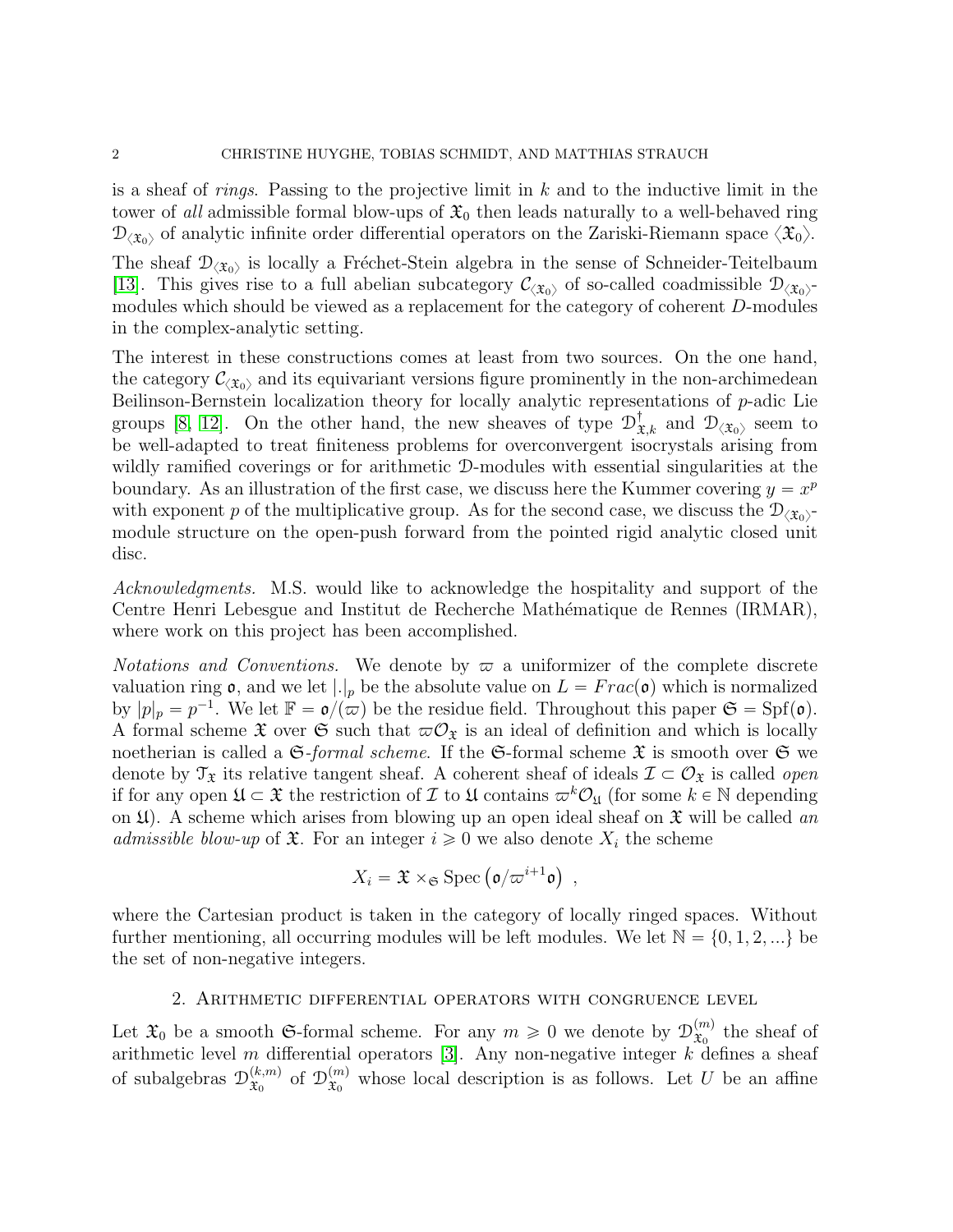open of  $\mathfrak{X}_0$  endowed with étale local coordinates  $x_1, \ldots, x_d$  and corresponding derivations  $\partial_i = \partial_{x_i}, i = 1, \ldots, d$ . Denote by  $q_{\nu} = q_{\nu}^{(m)}$  the quotient of the euclidean division of a natural number  $\nu$  by  $p^m$  and form the differential operator  $\partial_l^{\langle \nu \rangle} = q_{\nu}! \partial_l^{[\nu]}$  $\iota^{[\nu]}$ . For a multi-index matural number  $\nu$  by  $p^m$  and form the  $\underline{\nu} = (\nu_1, \dots, \nu_d) \in \mathbb{N}^d$  put  $\underline{\partial}^{\langle \underline{\nu} \rangle} = \prod_{l=1}^d$  $\partial_{l=1}^d \partial_l^{\langle \nu_l \rangle}$  $\langle u \rangle$ . Then the restriction of the sheaf  $\mathcal{D}_{\mathfrak{X}_0}^{(k,m)}$  $_{x_0}^{\scriptscriptstyle(\kappa,m)}$  to  $U$ is a free  $\mathcal{O}_U$ -module with basis given by the elements  $\varpi^{k|\underline{\nu}|}\underline{\partial}^{\langle \underline{\nu}\rangle}$ . In particular,

(2.1) 
$$
\mathcal{D}_{\mathfrak{X}_0}^{(k,m)}(U) = \left\{ \sum_{\underline{\nu}}^{\leq \infty} \varpi^{k|\underline{\nu}|} a_{\underline{\nu}} \underline{\partial}^{\langle \underline{\nu} \rangle} \, | \, a_{\underline{\nu}} \in \mathcal{O}_{\mathfrak{X}_0}(U) \right\} \, .
$$

As in the case  $k = 0$  these sheaves, as well as their p-adic completions  $\widehat{\mathcal{D}}_{\mathfrak{X}_0}^{(k,m)}$ , form an inductive system for varying m and we may form the inductive limit (tensored with  $\mathbb{Q}$ )

$$
\mathcal{D}_{\mathfrak{X}_0,k}^{\dagger} = \varinjlim_{m} \widehat{\mathcal{D}}_{\mathfrak{X}_0}^{(k,m)} \otimes \mathbb{Q} \; .
$$

This is a sheaf of coherent rings on  $\mathfrak{X}_0$  with local description

<span id="page-2-0"></span>(2.2) 
$$
\mathcal{D}^{\dagger}_{\mathfrak{X}_0,k}(U) = \left\{ \sum_{\underline{\nu}} a_{\underline{\nu}} \underline{\partial}^{[\underline{\nu}]} \, | \, a_{\underline{\nu}} \in \mathcal{O}_{\mathfrak{X}_0,\mathbb{Q}}(U), \|a_{\underline{\nu}}\| = O(\eta^{|\underline{\nu}|}) \text{ for some } \eta < |\varpi|^k \right\},
$$

where  $\|\cdot\|$  is any Banach norm on the affinoid algebra  $\mathcal{O}_{\mathfrak{X}_0,\mathbb{Q}}(U)$ .

Suppose now that

$$
\mathrm{pr}:\mathfrak{X}\to\mathfrak{X}_0
$$

is an admissible formal blow-up of  $\mathfrak{X}_0$  defined by a coherent sheaf of open ideals  $\mathcal{I} \subset \mathcal{O}_{\mathfrak{X}_0}$ containing  $\varpi^k$  for some non-negative integer k. Since the ideal  $\mathcal I$  is not determined by the blow-up, we denote by  $k_{\mathcal{I}}$  the minimal k such that  $\varpi^k \in \mathcal{I}$  and put

 $k_{\mathfrak{X}} = \min\{k_{\mathcal{I}} | \mathfrak{X} \text{ is the blowing-up of } \mathcal{I} \text{ on } \mathfrak{X}_0\}.$ 

**Theorem 2.3.** The structure sheaf  $\mathcal{O}_{\mathfrak{X}}$  admits a natural action of the sheaf of rings  ${\rm pr}^{-1}{\mathcal D}^{(k,m)}_{{\mathfrak X}_\alpha}$  $\mathfrak{X}_0^{(k,m)}$  for  $k \geq k_{\mathfrak{X}}$ .

For a proof of this result and a more detailed discussion we refer to [\[9\]](#page-19-2). The main point is that  $\text{pr}^{-1} \mathcal{D}^{(k,m)}_{\mathfrak{X}_0} \otimes \mathbb{Q}$  is independent of k and m and may be viewed as the sheaf of algebraic differential operators on the rigid analytic generic fibre  $\mathfrak{X}^{\text{rig}}$  of  $\mathfrak{X}$ , pushed forward along the specialization map sp :  $\mathfrak{X}^{\text{rig}} \to \mathfrak{X}$ . It therefore acts naturally on the sheaf sp<sub>\*</sub> $\mathcal{O}_{\mathfrak{X}^{\mathrm{rig}}} = \mathcal{O}_{\mathfrak{X}} \otimes \mathbb{Q}$ . A sufficiently small subsheaf pr<sup>-1</sup> $\mathcal{D}_{\mathfrak{X}_0}^{(k,m)}$  $(x, m)$  (one requires  $k \geq k_{\mathfrak{X}}$ ) of  $\text{pr}^{-1} \mathcal{D}^{(k,m)}_{\mathfrak{X}_0} \otimes \mathbb{Q}$  can then be shown to stabilize the subsheaf  $\mathcal{O}_{\mathfrak{X}}$  inside  $\mathcal{O}_{\mathfrak{X}} \otimes \mathbb{Q}$ .

To give a simple example, we consider the formal affine line  $\mathfrak{X}_0 = \text{Spf}(\mathfrak{o}\langle x\rangle)$  and the ideal sheaf I associated to the open ideal  $I = (\varpi, x)$  of the ring  $A = \mathfrak{o}\langle x \rangle$ . The two sets  $U_0 = \text{Spf}(A\langle \frac{x}{\pi} \rangle)$  $\frac{x}{\varpi}$ ) and  $U_1 = \text{Spf}(A\langle \frac{\varpi}{x}]$  $\langle \frac{\varpi}{x} \rangle$  define an open affine covering of the blow-up  $\mathfrak{X}$ .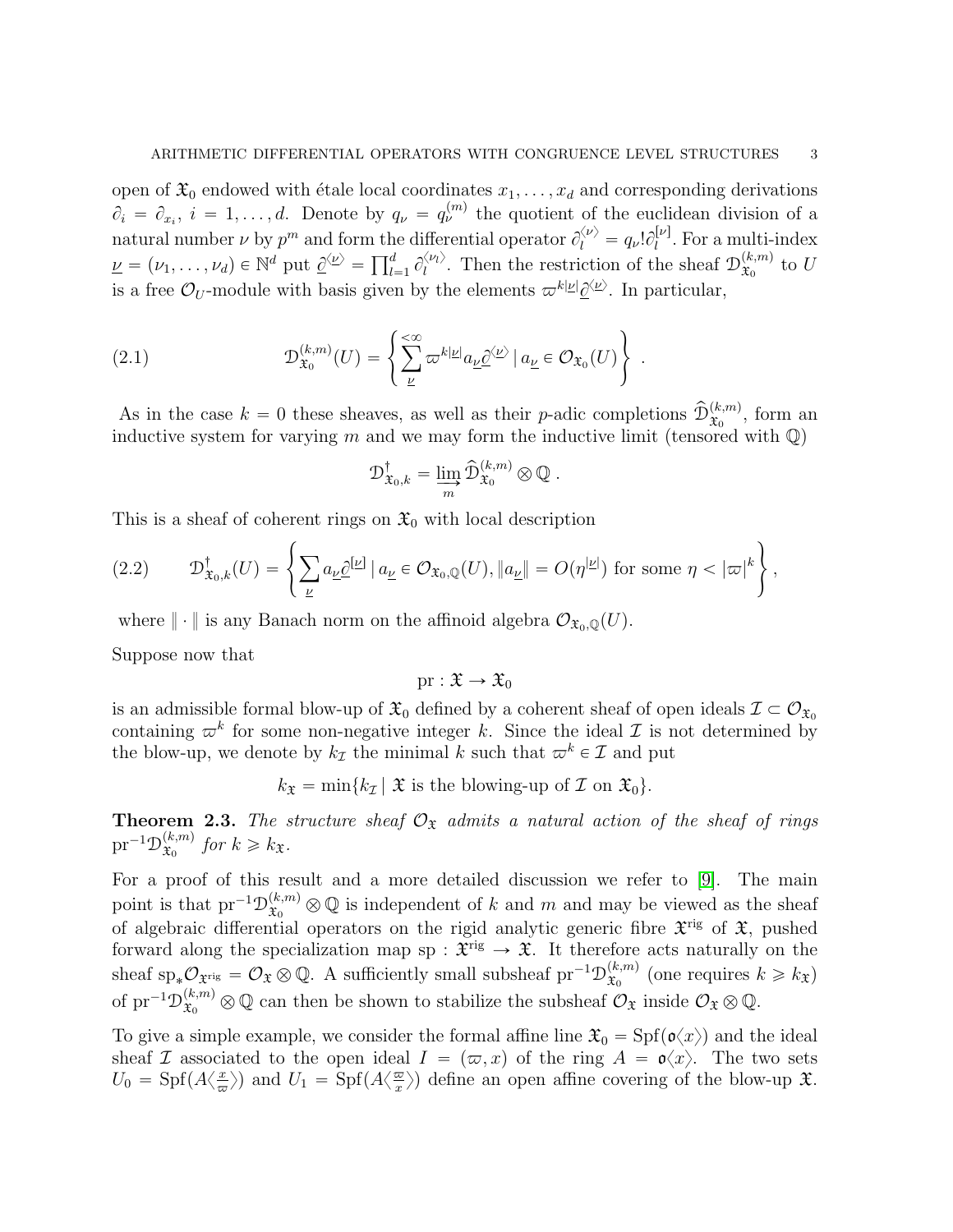Let  $\partial$  be the derivation belonging to the coordinate x. Then  $\partial(\frac{x}{\varpi}) = \frac{1}{\varpi}$  is not an element of  $A\left\langle \frac{x}{\pi} \right\rangle$  $\frac{x}{\varpi}$ , but only  $\varpi \partial(\frac{x}{\varpi}) = 1$  is. In the same manner,

$$
\varpi^{\nu}\partial^{\langle\nu\rangle}((\frac{x}{\varpi})^{\nu'})) = \varpi^{\nu}q_{\nu}!\partial^{[\nu]}((\frac{x}{\varpi})^{\nu'})) = q_{\nu}!(\frac{x}{\varpi})^{\nu'-\nu} \in A\langle \frac{x}{\varpi} \rangle
$$

for any pair of non-negative integers  $\nu' \geq \nu$ . This defines an action of  ${\rm pr}^{-1}{\mathcal D}^{(1,m)}_{\mathfrak{X}_0}$  $\mathfrak{X}_0^{(1,m)}(U_0)$  on  $\mathcal{O}_{\mathfrak{X}}(U_0)$  and finally leads to an action of  $\text{pr}^{-1}\mathcal{D}_{\mathfrak{X}_0}^{(1,m)}$  $x_0^{(1,m)}$  on  $\mathcal{O}_{\mathfrak{X}}$ .

Coming back to the general case of an admissible blow-up

$$
\mathrm{pr}:\mathfrak{X}\to\mathfrak{X}_0,
$$

we consider the  $\mathcal{O}_{\mathfrak{X}}$ -module

$$
\mathcal{D}_{\mathfrak{X}}^{(k,m)}:=\mathrm{pr}^*\mathcal{D}_{\mathfrak{X}_0}^{(k,m)}\ .
$$

The theorem implies that  $\mathcal{D}_{\mathfrak{X}}^{(k,m)}$  $\hat{x}^{(k,m)}$  is in fact naturally a sheaf of *rings* on  $\mathfrak{X}$  for  $k \geq k_{\mathfrak{X}}$ . As in the case of a smooth formal scheme, we may form the *p*-adic completion  $\hat{D}_{\mathfrak{X}}^{(k,m)}$  and pass to the inductive limit over all  $m$ . This gives a sheaf of rings

$$
\mathcal{D}^{\dagger}_{\mathfrak{X},k} = \varinjlim_{m} \widehat{\mathcal{D}}^{(k,m)}_{\mathfrak{X}} \otimes \mathbb{Q}
$$

on  $\mathfrak{X}$  for  $k \geq k_{\mathfrak{X}}$ . It follows from [2.2](#page-2-0) that its sections over an open affine  $U \subset \text{pr}^{-1}(U_0)$ +

where 
$$
U_0 \subset \mathfrak{X}_0
$$
 is endowed with coordinates, admit the description  
\n
$$
\mathcal{D}_{\mathfrak{X},k}^{\dagger}(U) = \left\{ \sum_{\underline{\nu}} a_{\underline{\nu}} \underline{\partial}^{[\underline{\nu}]} \mid a_{\underline{\nu}} \in \mathcal{O}_{\mathfrak{X},\mathbb{Q}}(U), \|a_{\underline{\nu}}\| = O(\eta^{|\underline{\nu}|}) \text{ for some } \eta < |\varpi|^k \right\},
$$

where  $\|\cdot\|$  is any Banach norm on the affinoid algebra  $\mathcal{O}_{\mathfrak{X},\mathbb{O}}(U)$ . Note that there is a natural inclusion

(2.4) 
$$
\mathcal{D}^{\dagger}_{\mathfrak{X},k+1}(U) \longrightarrow \mathcal{D}^{\dagger}_{\mathfrak{X},k}(U)
$$

which is a ring homomorphism.

**Remarks 2.5.** Let  $k \geq k_{\mathfrak{X}}$ . The sheaves of rings  $\mathcal{D}_{\mathfrak{X}}^{(k,m)}$  $(\mathbf{x}^{(k,m)}, \hat{\mathcal{D}}_{\mathfrak{X}}^{(k,m)})$  and  $\mathcal{D}_{\mathfrak{X},k}^{\dagger}$  enjoy the following properties, cf. [\[9\]](#page-19-2).

1) The sheaf  $\mathcal{D}_{\tau}^{(k,m)}$  $\mathfrak{X}^{(k,m)}$  admits an order filtration by  $\mathcal{O}_{\mathfrak{X}}$ -coherent modules with associated graded

<span id="page-3-0"></span>
$$
\operatorname{gr}\left(\mathcal{D}_{\mathfrak{X}}^{(k,m)}\right) \simeq \operatorname{Sym}^{(m)}(\mathfrak{T}_{\mathfrak{X},k})
$$

isomorphic to the symmetric algebra of level m of the vector bundle  $\mathfrak{T}_{\mathfrak{X},k} = \varpi^k \mathrm{pr}^* \mathfrak{T}_{\mathfrak{X}_0}$ where  $\mathfrak{T}_{\mathfrak{X}_0}$  denotes the relative tangent sheaf of  $\mathfrak{X}_0$  over  $\mathfrak{S}$ .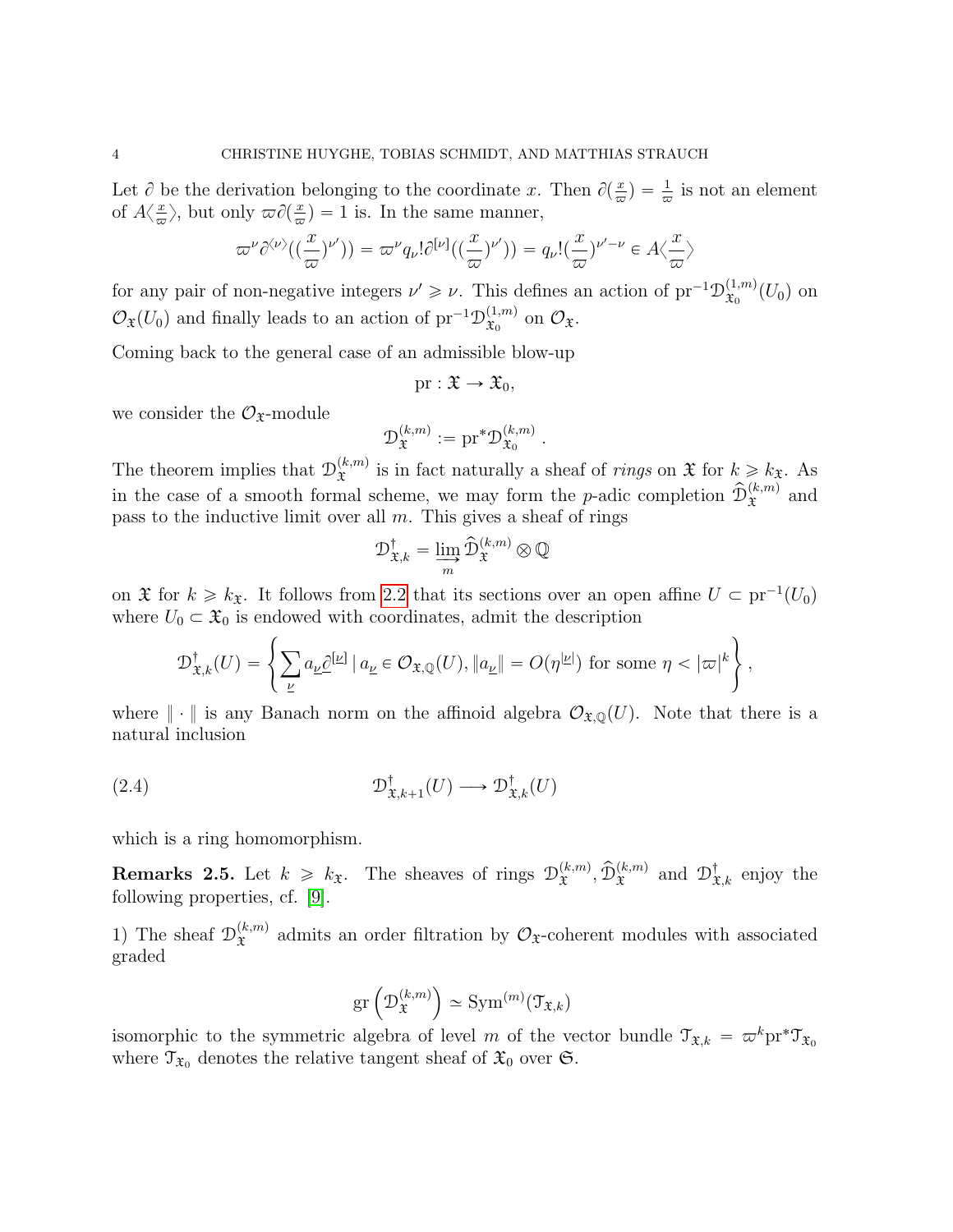2) The rings  $\mathcal{D}_{\tau}^{(k,m)}$  $(\mathcal{L}^{(k,m)}(U)$  and  $\widehat{\mathcal{D}}_{\mathfrak{X}}^{(k,m)}(U)$  are noetherian for any open affine  $U \subset \mathfrak{X}$ .

3) The sheaves 
$$
\mathcal{D}_{\mathfrak{X}}^{(k,m)}
$$
,  $\widehat{\mathcal{D}}_{\mathfrak{X}}^{(k,m)}$  and  $\mathcal{D}_{\mathfrak{X},k}^{\dagger}$  are sheaves of coherent rings on  $\mathfrak{X}$ .

## 3. Theorems A and B and an invariance theorem

<span id="page-4-0"></span>We keep the notation of the preceding section. Let

$$
\mathrm{pr}:\mathfrak{X}\to\mathfrak{X}_0
$$

be an admissible formal blow-up of a smooth formal  $\mathfrak{S}\text{-scheme } \mathfrak{X}_0$  and let  $k \geq k_{\mathfrak{X}}$ . Let  $U \subset \mathfrak{X}$  be an open formal subscheme. We write  $\mathcal{D}_U^{(k,m)}$  $\mathcal{U}^{(k,m)}$  for the restriction of  $\mathcal{D}_{\mathfrak{X}}^{(k,m)}$  $x^{(\kappa,m)}$  to  $U$ and similarly for the sheaves  $\hat{\mathcal{D}}_{\mathfrak{X}}^{(k,m)}$  and  $\mathcal{D}_{\mathfrak{X},k}^{\dagger}$ . If U is affine, we have the following version of Cartan's Theorem A and B.

**Proposition 3.1.** [\[9\]](#page-19-2) Let  $U \subset \mathfrak{X}$  be an open affine formal subscheme.

- (i) The functor  $\Gamma(U, -)$  gives an equivalence of abelian categories between coherent  $\mathcal{D}_{U}^{(k,m)}$  $U^{(k,m)}_U$ -modules and finitely generated  $\Gamma (U, \mathfrak{D}^{(k,m)}_U)$  $\binom{(k,m)}{U}$ -modules. One has  $H^i(U,\mathcal{M})=$  $0$  for any  $i > 0$  and any finitely generated  $\mathcal{D}_U^{(k,m)}$  $\mathcal{L}_{U}^{(\kappa,m)}$ -module M. The analogous statements hold for the completed sheaf  $\widehat{\mathcal{D}}_U^{(k,m)}$ .
- (ii) The functor  $\Gamma(U, -)$  gives an equivalence of abelian categories between coherent  $\mathfrak{D}^\dagger_{U,k}$ -modules and finitely presented  $\Gamma(U, \mathfrak{D}^\dagger_{U,k})$ -modules. One has  $H^i(U, \mathfrak{M}) = 0$ for any  $i > 0$  and any finitely presented  $\Gamma(U, \mathcal{D}^{\dagger}_{U,k})$ -module M.

As a next result, we will state an invariance theorem which controls the behaviour of the sheaf  $\mathcal{D}^{\dagger}_{\mathfrak{X},k}$  when varying the admissible formal blow-up  $\mathfrak{X}$  of  $\mathfrak{X}_0$ . Let therefore pr' :  $\mathfrak{X}' \to$  $\mathfrak{X}_0$  be another admissible formal blow-up of  $\mathfrak{X}_0$  and let

$$
\pi:\mathfrak{X}'\to\mathfrak{X}
$$

be a morphism over  $\mathfrak{X}_0$ , inducing an isomorphism between the rigid analytic spaces associated to  $\mathfrak X$  and  $\mathfrak X'$ . It follows from Tate's acyclicity theorem that the ajoint pair of functors  $(\pi_*, \pi^*)$  induces an equivalence of abelian categories between coherent  $\mathcal{O}_{\mathfrak{X}',\mathbb{Q}}$ -modules and coherent  $\mathcal{O}_{\mathfrak{X},\mathbb{Q}}$ -modules.

The invariance theorem states an analogous property on the level of D-modules. Let  $k \ge \max\{k_{\mathfrak{X}}, k_{\mathfrak{X}'}\}$ . First of all, by definition of the sheaf  $\mathcal{D}_{\mathfrak{X}}^{(k,m)}$  $\hat{x}^{(k,m)}$  and the fact that  $(pr')^* =$  $\pi^* \circ \text{pr}^*$ , we have

$$
\mathcal{D}_{\mathfrak{X}'}^{(k,m)} \simeq \pi^* \mathcal{D}_{\mathfrak{X}}^{(k,m)},
$$

and the sheaf  $\mathcal{D}^{(k,m)}_{\mathfrak{X}'}$  can therefore be endowed with a natural structure of right  $\pi^{-1}\mathcal{D}^{(k,m)}_{\mathfrak{X}}$  $\mathfrak{X}^{(\kappa,m)}$ module. Passing to  $p$ -adic completions and then to the inductive limit over  $m$  yields that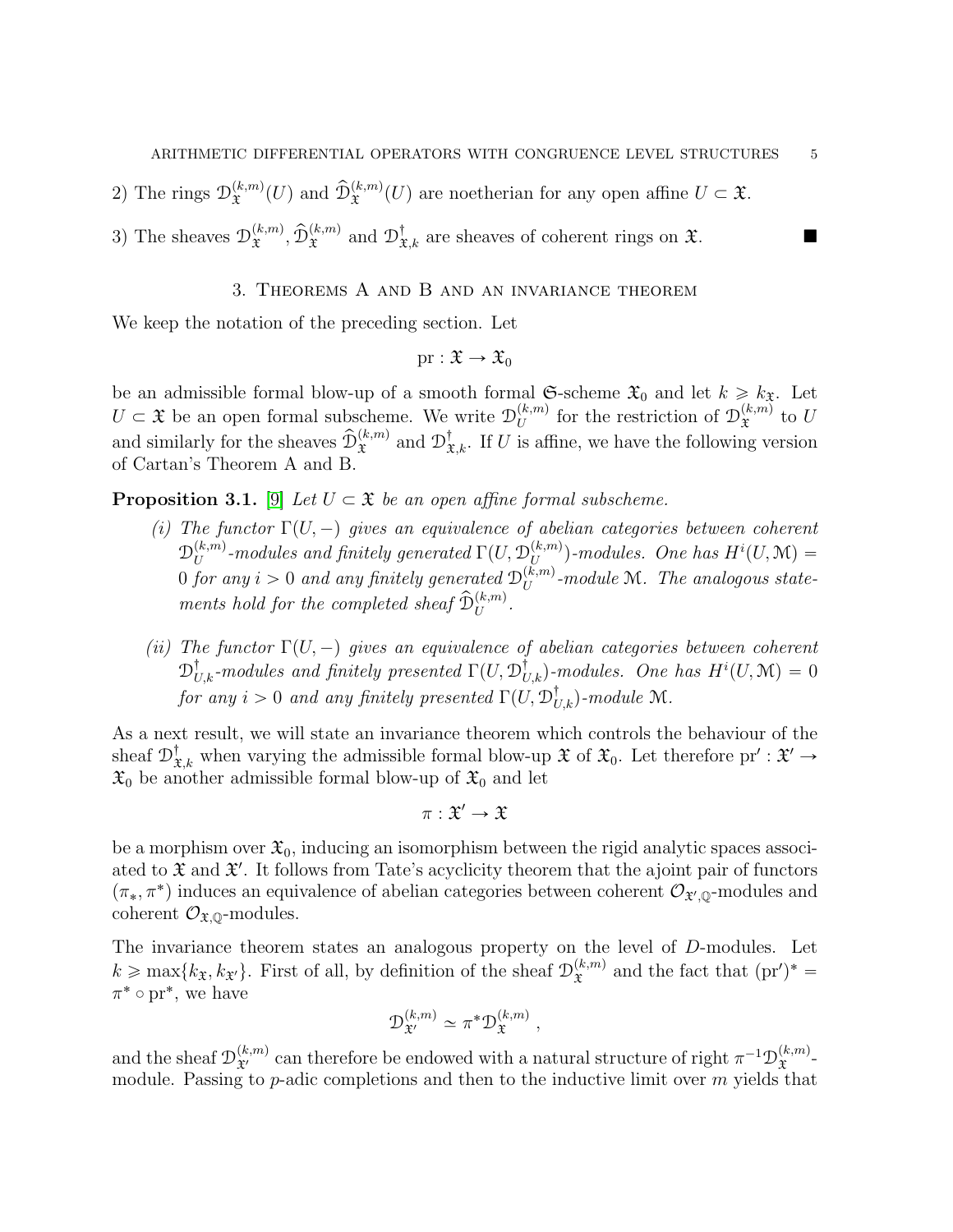$\mathcal{D}^{\dagger}_{\mathbf{1}}$  $\mathcal{L}_{\mathcal{X},k}^{\dagger}$  is a right  $\pi^{-1} \mathcal{D}_{\mathcal{X},k}^{\dagger}$ -module. For a  $\mathcal{D}_{\mathcal{X},k}^{\dagger}$ -module M, we may therefore define the  ${\mathcal{D}}_{\mathtt{3}}^{\dagger}$  $^{\mathbb{T}}_{\mathfrak{X}',k}$ -module

(3.2) 
$$
\pi^! \mathcal{M} := \mathcal{D}^{\dagger}_{\mathfrak{X}',k} \otimes_{\pi^{-1} \mathcal{D}^{\dagger}_{\mathfrak{X},k}} \pi^{-1} \mathcal{M}.
$$

Into the other direction, we let  $\pi_*\mathcal{M}$  denote the ordinary push-forward of M in the sense of abelian sheaves, for any  $\mathcal{D}_3^{\dagger}$  ${}^{\mathbb{T}}_{\mathfrak{X}',k}$ -module M.

**Theorem 3.3.** [\[9\]](#page-19-2) Let  $k \ge \max\{k_{\mathfrak{X}}, k_{\mathfrak{X}'}\}$ . There is a canonical isomorphism of rings  $\pi_*\mathfrak{D}^{\dagger}_{\mathfrak{X}}$  $\mathcal{L}^\dagger_{\mathfrak{X}',k}$   $\simeq$   $\mathcal{D}^\dagger_{\mathfrak{X},k}$ . The adjoint pair of functors  $(\pi_*,\pi^!)$  gives an equivalence of abelian categories between the coherent modules over  $\mathcal{D}_3^{\dagger}$  $_{x^{\prime},k}^{\dagger}$  and over  $\mathcal{D}_{x,k}^{\dagger}$  respectively.

The theorem implies in particular a canonical ring isomorphism

$$
\Gamma(\mathfrak{X}, \mathcal{D}^{\dagger}_{\mathfrak{X},k}) \simeq \Gamma(\mathfrak{X}_0, \mathcal{D}^{\dagger}_{\mathfrak{X}_0,k}).
$$

An essential point is the fact that  $R\pi_*\mathcal{D}_3^{\dagger}$  $\mathcal{L}^{\dagger}_{\mathcal{X},k} \simeq \mathcal{D}^{\dagger}_{\mathcal{X},k}$ , which follows via the projection formula at the level of schemes, and from the fact that  $R\pi_*\mathcal{O}_{\mathfrak{X}',\mathbb{Q}} \simeq \mathcal{O}_{\mathfrak{X},\mathbb{Q}}$ . To show the remaining statements, one reduces to the case of an *affine* formal scheme  $\mathfrak{X}_0$ . In this case, any coherent  $\mathcal{D}^{\dagger}_{\mathbf{a}}$  $X_{\mathcal{X}',k}$ -module M admits a finite presentation

$$
\left(\mathcal{D}^{\dagger}_{\mathfrak{X}',k}\right)^{r} \to \left(\mathcal{D}^{\dagger}_{\mathfrak{X}',k}\right)^{s} \to \mathcal{M} \to 0
$$

which then gives  $R^j \pi_* \mathcal{M} = 0$  for  $j > 0$ .

As an application of the invariance theorem, the local theorems A and B extend to global statements, provided that the base  $\mathfrak{X}_0$  is affine.

**Corollary 3.4.** Let  $\mathfrak{X}_0$  be affine. The functor  $\Gamma(\mathfrak{X},-)$  is an equivalence of abelian categories between the categories of coherent modules over  $\mathcal{D}^\dagger_{\mathfrak{X},k}$  and over  $\Gamma(\mathfrak{X}, \mathcal{D}^\dagger_{\mathfrak{X},k})$  respectively. One has  $H^i(\mathfrak{X}, \mathcal{M}) = 0$  for any  $i > 0$  and for any coherent  $\mathcal{D}^{\dagger}_{\mathfrak{X},k}$ -module M.

4. EXAMPLE: THE KUMMER COVERING WITH EXPONENT  $p$ 

<span id="page-5-0"></span>We denote by  $\mathfrak X$  (resp.  $\widetilde{\mathfrak X}$ ) the completion of Proj( $\mathfrak o[x_0, x_1]$ ) (resp. Proj( $\mathfrak o[y_0, y_1]$ ) along its special fiber. Let  $\varphi : \tilde{\mathfrak{X}} \to \mathfrak{X}$  be the morphism of formal schemes induced by the homomorphism of  $\mathfrak{o}$ -algebras  $\mathfrak{o}[x_0, x_1] \to \mathfrak{o}[y_0, y_1]$  given by  $x_i \mapsto y_i^p$  $i<sup>p</sup>$ ,  $i = 0, 1$ . Write  $\mathfrak{X}_s = \text{Proj}(\mathbb{F}[\overline{x}_0, \overline{x}_1])$  (resp.  $\widetilde{\mathfrak{X}}_s = \text{Proj}(\mathbb{F}[\overline{y}_0, \overline{y}_1]))$  for the special fiber, and define open subsets  $\mathfrak{X}_s^\circ = D_+(\overline{x}_0\overline{x}_1) \subset \mathfrak{X}_s$  (resp.  $\widetilde{\mathfrak{X}}_s^\circ = D_+(\overline{y}_0\overline{y}_1) \subset \widetilde{\mathfrak{X}}_s$ ).

Let  $\mathfrak{X}^{\circ} \subset \mathfrak{X}$  (resp.  $\widetilde{\mathfrak{X}}^{\circ} \subset \widetilde{\mathfrak{X}}$ ) be the open subscheme whose special fiber is  $\mathfrak{X}^{\circ}$  (resp.  $(\widetilde{\mathfrak{X}}_s^{\circ})$ . On  $\mathfrak{X}^{\circ}$   $(\widetilde{\mathfrak{X}}_s^{\circ}, \widetilde{\mathfrak{X}}_s^{\circ}, \widetilde{\mathfrak{X}}_s^{\circ}, \widetilde{\mathfrak{X}}_s^{\circ})$  we have the coordinate  $x = \frac{x_1}{x_0}$  $\frac{x_1}{x_0}$   $\left(\overline{x} \right) = \frac{\overline{x}_1}{\overline{x}_0}$  $\frac{\overline{x}_1}{\overline{x}_0}, y = \frac{y_1}{y_0}$  $\frac{y_1}{y_0}$ ,  $\overline{y} = \frac{\overline{y}_1}{\overline{u}_2}$  $\frac{\overline{y}_1}{\overline{y}_0}$ , resp.), so that  $\mathfrak{X}^{\circ} = \text{Spf}(\mathfrak{o}\langle x, x^{-1}\rangle)$   $(\mathfrak{X}^{\circ}_s = \text{Spec}(\mathbb{F}[\overline{x}, \overline{x}^{-1}]), \widetilde{\mathfrak{X}}^{\circ} = \text{Spf}(\mathfrak{o}\langle y, y^{-1}\rangle),$  $\widetilde{\mathfrak{X}}_s^{\circ} = \text{Spec}(\mathbb{F}[y, y^{-1}])$ , resp.). Denote by  $\mathfrak{X}^{\text{rig}}$   $(\mathfrak{X}^{\circ, \text{rig}}, \widetilde{\mathfrak{X}}^{\text{rig}}, \widetilde{\mathfrak{X}}^{\circ, \text{rig}}, \text{resp.})$  the associated rigid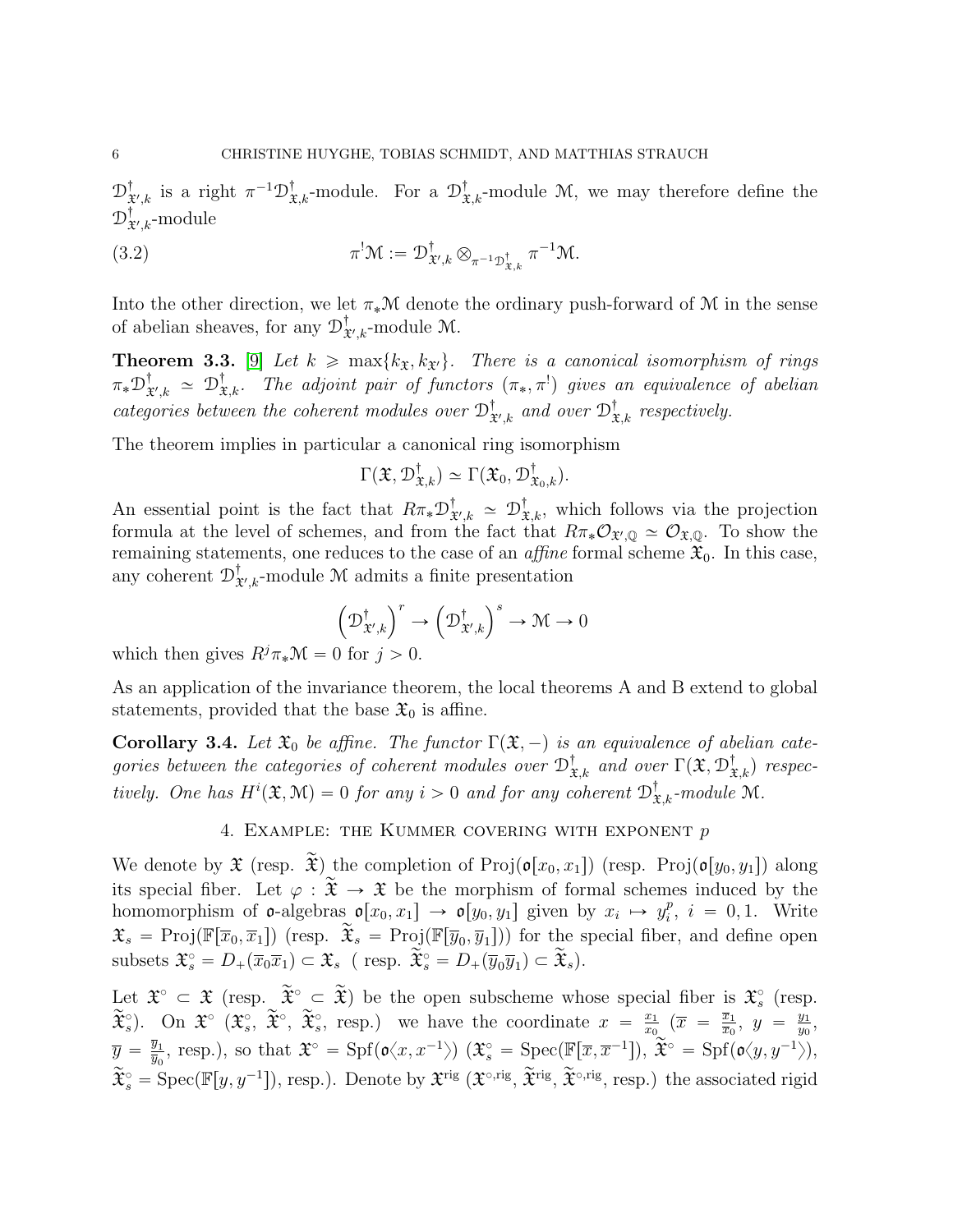analytic spaces. The morphism  $\varphi$  induces morphisms between these formal schemes and their associated rigid analytic spaces, and we obtain a commutative diagram



where the horizontal arrows on the right are the canonical morphisms (of locally ringed spaces) from the special fiber of a formal scheme into that formal scheme. Those maps are homeomorphisms of the underlying topological spaces which we tacitly identify. Note that  $\varphi^{\text{rig}}$  is étale outside the points  $y = 0$  and  $y = \infty$ , that  $\varphi^{\text{orig}}$  is hence étale, but that  $\varphi_s$  and  $\varphi_s^{\circ}$  are purely inseparable.

As usual we denote the tubular neighborhood  $sp_{\tilde{\mathfrak{X}}}^{-1}(\tilde{\mathfrak{X}}^{\circ})$  (resp.  $sp_{\tilde{\mathfrak{X}}}^{-1}(\tilde{\mathfrak{X}}^{\circ})$ ) of  $\tilde{\mathfrak{X}}^{\circ}$  (resp.  $\tilde{\mathfrak{X}}^{\circ}$ ) by  $\mathfrak{X}_{s}^{\circ}$  (resp.  $\widetilde{\mathfrak{X}}_{s}^{\circ}$ ). This is nothing else than the rigid analytic space  $\mathfrak{X}^{\circ,\mathrm{rig}}$  (resp.  $\widetilde{\mathfrak{X}}^{\circ,\mathrm{rig}}$ ). Put  $\overrightarrow{Z} = \widetilde{\mathfrak{X}}_s \backslash \widetilde{\mathfrak{X}}_s^{\circ}$  and  $Z = \mathfrak{X}_s \backslash \mathfrak{X}_s^{\circ}$ . Let

$$
\widetilde{\mathcal{M}}=\mathcal{O}_{\widetilde{\mathfrak{X}},\mathbb{Q}}({}^{\dagger}\widetilde{Z})=(\widetilde{j}_s)_*^{\dagger}\mathcal{O}_{\widetilde{\mathfrak{X}}^{\mathrm{rig}}}:=({\mathrm{sp}}_{\widetilde{\mathfrak{X}}})_*\widetilde{j}_s^{\dagger}\mathcal{O}_{\widetilde{\mathfrak{X}}^{\mathrm{rig}}}
$$

be the overconvergent constant isocrystal on  $\widetilde{\mathfrak{X}}_s^{\circ}$  (cf. [\[2,](#page-19-6) sec. 4], [\[5,](#page-19-8) sec. 4.1.6, 4.4] for notation and background). By [\[2,](#page-19-6) 4.2.2] the sheaf  $\widetilde{\mathcal{M}}$  is a coherent  $\mathcal{D}^{\dagger}_{\widetilde{\mathfrak{X}}}$ -module. Our aim is to understand the direct image  $\mathcal{M} = (\varphi_s)_*\widetilde{\mathcal{M}}$  as a module over a sheaf of differential operators  $\mathcal{D}^{\dagger}_{\mathfrak{X},k}$  on  $\mathfrak X$  for a suitable congruence level k.

Remark 4.2. Before proceeding let us compare the situation considered here with the case where the morphism  $\varphi$  is replaced by the morphism  $\psi : \tilde{\mathfrak{X}} \to \mathfrak{X}$  which is given by  $\psi^*(x_i) = y_i^n$ , where the positive integer n is prime to p. In that case, not only is  $\psi^{\circ,\text{rig}}$ :  $\widetilde{\mathfrak{X}}^{\circ,\text{rig}}$   $\rightarrow \mathfrak{X}^{\circ,\text{rig}}$  étale, but the induced morphism on the special fibers  $\psi_s^{\circ}$ :  $\widetilde{\mathfrak{X}}_s^{\circ} \rightarrow \mathfrak{X}_s^{\circ}$ is étale, too. Hence, in this case,  $(\psi_s)_*\mathcal{O}_{\widetilde{\mathfrak{X}},\mathbb{Q}}({}^{\dagger}\widetilde{Z})$  is an overconvergent F-isocrystal on  $\mathfrak{X}_s$ , by [\[14,](#page-19-9) 4.1.4], [\[4,](#page-19-10) Thm. 5]. By [\[7,](#page-19-11) 4.3.5] or [\[10,](#page-19-12) Prop. 3.1], the  $\mathcal{D}_3^{\dagger}$  $_{\mathbf{\tilde{x}}}^{\dagger}$ -module  $(\psi_s)_{*}\mathcal{O}_{\widetilde{\mathbf{\tilde{x}}},\mathbb{Q}}({}^{\dagger}\widetilde{Z})$ is then holonomic, and hence coherent. As we will see below, these results fail to hold for the case of the morphism  $\varphi$ .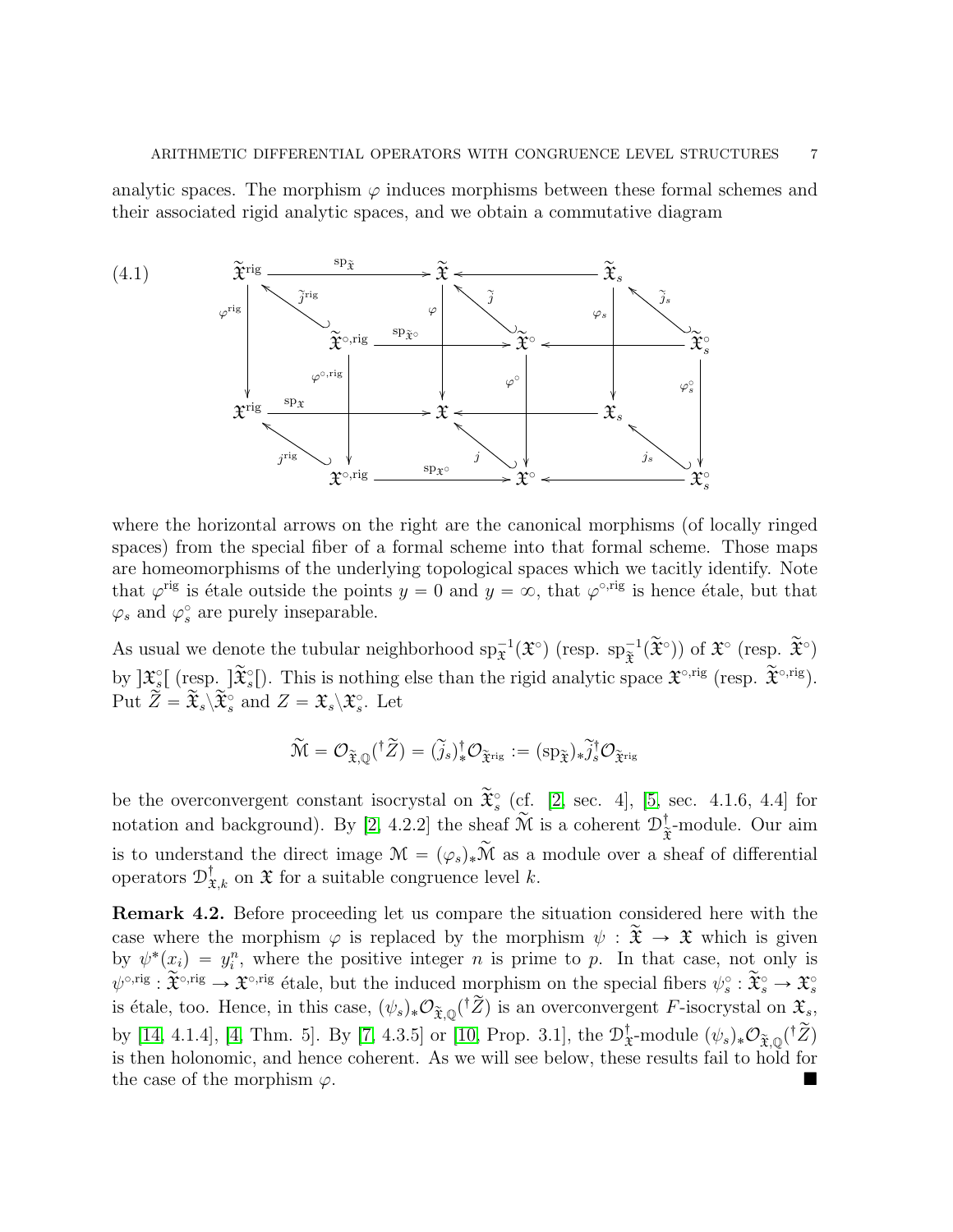In order to decompose M with respect to the action of the covering group of  $\widetilde{\mathfrak{X}}^{\circ,\text{rig}}/\mathfrak{X}^{\circ,\text{rig}},$ which is  $\mu_p$ , we assume that L contains a primitive p-th root of unity  $\zeta_p$ . It will be clear from the following discussion that we can assume that  $\mathbb{Q}_p(\zeta_p)$  is the base field, in which case  $\varpi = \zeta_p - 1$  is a uniformizer. The case of an arbitrary finite extension  $L/\mathbb{Q}_p(\zeta_p)$  follows then from base change to L. From now on we thus assume  $L = \mathbb{Q}_p(\zeta_p)$ . For a character  $\chi : \mu_p \to L^{\times}$  we denote by  $\mathcal{M}^{\chi}$  the subsheaf of germs of sections s of M which have the property that  $\zeta_p.s = \chi(\zeta_p) \cdot s$ .

- **Theorem 4.3.** (i) If  $\chi(\zeta_p) = \zeta_p^j$ , for some  $j \in \{0, 1, ..., p-1\}$ , then  $\mathcal{M}^{\chi}$  is a free  $\mathcal{O}_{\mathfrak{X},\mathbb{Q}}({}^{\dagger}Z)$ -module of rank one generated by  $y^j$ .
	- (*ii*) We have  $\mathcal{M} =$  $\chi \in \mu_p^{\vee}$  M<sup>x</sup>, where  $\mu_p^{\vee}$  is the character group of  $\mu_p$ .
	- (iii) For the trivial character 1 the sheaf  $\mathcal{M}^1$  is a coherent  $\mathcal{D}_3^{\dagger}$  $\frac{1}{x}$ -module.
	- (iv) When  $\chi \in \mu_p^{\vee}$  is non-trivial, then the action of the sheaf of finite order differential operators  $\mathfrak{D}_{\mathbb{P}_\sigma^1,\mathbb{Q}}$  on  $\mathcal{M}^\chi$  extends to an action of  $\mathfrak{D}_{\mathfrak{X},p}^\dagger$  on  $\mathcal{M}^\chi$ , and  $\mathcal{M}^\chi$  is a coherent  $\mathcal{D}^{\dagger}_{\mathfrak{X},p}$ -module.

Proof. (i) and (ii) : We observe that

$$
H^{0}(\mathfrak{X}_{s}, \mathcal{M}) = H^{0}(\widetilde{\mathfrak{X}}_{s}, \widetilde{\mathcal{M}}) = H^{0}(\widetilde{\mathfrak{X}}^{\text{rig}}, j_{s}^{\dagger} \mathcal{O}_{\widetilde{\mathfrak{X}}^{\text{rig}}}) = H^{0}(\widetilde{\mathfrak{X}}^{\circ, \text{rig}}, \mathcal{O}_{\widetilde{\mathfrak{X}}^{\text{rig}}})^{\dagger}
$$
  

$$
= \left\{ \sum_{i \in \mathbb{Z}} a_{i} y^{i} \mid \forall i : a_{i} \in L, \exists r > 1 : |a_{i}| r^{|i|} \to 0 \text{ as } |i| \to \infty \right\}
$$

is the space of overconvergent functions on  $\widetilde{\mathfrak{X}}^{\circ,\text{rig}} = \tilde{\mathfrak{X}}^{\circ}_{s}$ . This is a free module of rank p over the ring of overconvergent functions

$$
H^{0}(\mathfrak{X}^{\circ,\mathrm{rig}},\mathcal{O}_{\mathfrak{X}^{\mathrm{rig}}})^{\dagger} = \Big\{ \sum_{i\in\mathbb{Z}}b_{i}x^{i} \mid \forall i : b_{i}\in L, \exists r>1 : |b_{i}|r^{|i|} \to 0 \text{ as } |i|\to\infty \Big\}
$$

on  $\mathfrak{X}^{\circ,\text{rig}} = ]\mathfrak{X}^{\circ}_{s}[,$  and the functions  $1, y, \ldots, y^{p-1}$  form a basis of  $H^{0}(\widetilde{\mathfrak{X}}^{\circ,\text{rig}}, \mathcal{O}_{\widetilde{\mathfrak{X}}^{\text{rig}}})^{\dagger}$  as a module over  $H^0(\mathfrak{X}^{\circ,\mathrm{rig}},{\mathcal O}_{\mathfrak{X}^{\mathrm{rig}}})^{\dagger}$ . Note that

$$
H^0(\widetilde{\mathfrak{X}}^{\circ,\mathrm{rig}},\mathcal{O}_{\widetilde{\mathfrak{X}}^{\mathrm{rig}}})^\dagger\cdot y^j=\left(H^0(\widetilde{\mathfrak{X}}^{\circ,\mathrm{rig}},\mathcal{O}_{\widetilde{\mathfrak{X}}^{\mathrm{rig}}})^\dagger\right)^\chi=H^0(\mathfrak{X}_s,\mathcal{M}^\chi)\;.
$$

The statement about the sheaf  $\mathcal{M}^{\chi}$  follows from these observations, because  $\mathcal{M}^{\chi}$  is obtained from its global sections by localization with respect to the "overconvergent structure sheaf"  $\mathcal{O}_{\mathfrak{X},\mathbb{Q}}(^{\dagger}Z)$ , i.e.,  $\mathcal{M}^{\chi}(U) = \mathcal{O}_{\mathfrak{X},\mathbb{Q}}(^{\dagger}Z)(U) \cdot H^0(\mathfrak{X}_s,\mathcal{M}^{\chi})$ .

(iii) Follows from (i) since  $\mathcal{O}_{\mathfrak{X},\mathbb{Q}}({}^{\dagger}Z)$  is a coherent  $\mathcal{D}^{\dagger}_{\mathfrak{X}}$  $\frac{1}{x}$ -module, cf. [\[2,](#page-19-6) 4.2.2].

(iv) We now assume  $\chi(\zeta_p) = \zeta_p^j$  with  $0 < j < p$ . Let  $\partial_x$  (resp.  $\partial_y$ ) be the derivative with respect to the coordinate x (resp. y). Then  $1 = \partial_x x = \partial_x y^p = py^{p-1} \partial_x y$ , so that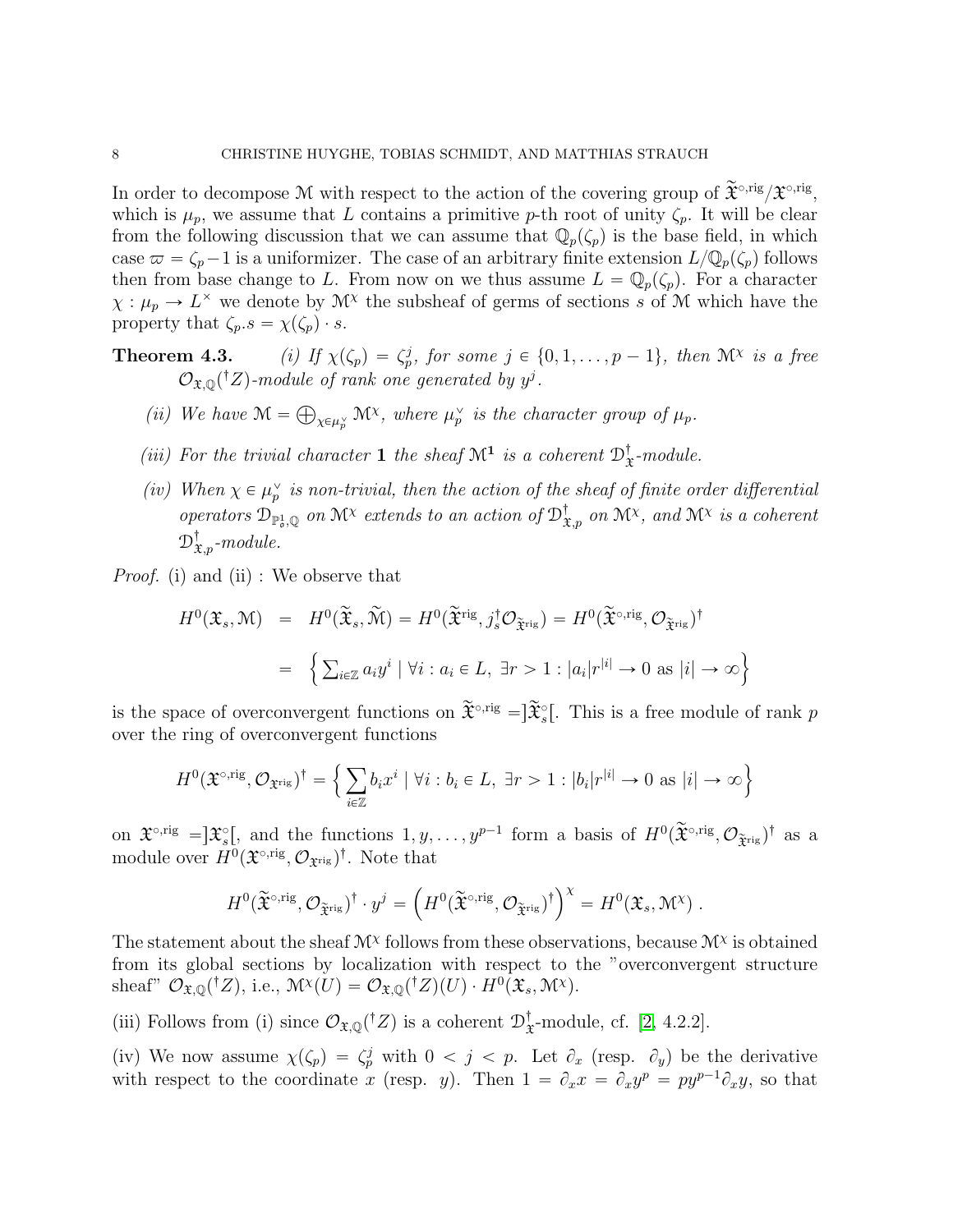$\partial_xy=\frac{1}{py^{p-1}}=\frac{1}{p^g}$  $\frac{1}{px}y$ , and thus  $\partial_x y^j = jy^{j-1}\partial_x y = \frac{j}{p^2}$  $\frac{j}{px}y^j$ . It is easy to show by induction that for any  $n \in \mathbb{N}$  one has

<span id="page-8-0"></span>(4.4) 
$$
\partial_x^n y^j = \frac{\gamma(j,n)}{p^n x^n} y^j , \text{ where } \gamma(j,n) = \prod_{i=0}^{n-1} (j - ip) .
$$

Note that  $\gamma(j, n)$  is always a p-adic unit. The presence of  $p^n$  in the denominator in the fraction on the left of [4.4](#page-8-0) shows that  $\mathcal{M}^{\chi}$  can not be a module for  $\mathcal{D}_{3}^{\dagger}$  $\mathbf{x}$ , for reasons of convergence. Recall that in the present situation  $\varpi = \zeta_p - 1$  is a uniformizer of L, and  $|\varpi| = |p|^{\frac{1}{p-1}}$ , so that  $|\varpi^{pn}| = |p|^n \cdot |p|^{\frac{n}{p-1}}$ . We write  $\overline{0}$  and  $\overline{\infty}$  for the two points in Z where the coordinate  $\bar{x}$  takes on the values 0 and  $\infty$ , respectively.

Remark. In the following we will consider arithmetic differential operators with congruence level p. If  $U \subset \mathfrak{X}_s \setminus \{ \overline{\infty} \}$  is open affine, then such a differential operator  $P \in \widehat{\mathcal{D}}_{\mathfrak{X},\mathbb{Q}}^{(p,m)}(U)$ can be written as  $\sum_{n\geqslant 0} b_n \frac{q_n^{(m)}!}{n!} \varpi^{pn} \partial_x^n$ , where  $b_n \in \mathcal{O}_{\mathfrak{X},\mathbb{Q}}(U)$  and  $||b_n|| \to 0$  as  $n \to \infty$ . Here  $\|\cdot\|$  can be any L-Banach norm on  $\mathcal{O}_{\mathfrak{X},\mathbb{O}}(U)$ . Because we are working with reduced rings, we can and will equip the ring of rigid analytic functions on the tubular neighborhood  $|U|$ , which is an affinoid subspace of  $\mathfrak{X}^{\text{rig}}$  with its supremum norm, which we denote by  $\|\cdot\|_{U}$ . If we put  $\partial_x^{[n]} = \frac{1}{n}$  $\frac{1}{n!} \partial_x^n$ , then P assumes the form  $\sum_{n\geq 0} a_n \varpi^{pn} \partial_x^{[n]}$ , where  $a_n = q_n^{(m)}! b_n$ . For  $u \in \mathbb{N}$  let  $s_p(u)$  be the sum of the digits of  $u \in \mathbb{N}$  in its p-adic expansion. Since

<span id="page-8-1"></span>(4.5) 
$$
v_p(u!) = \frac{u - s_p(u)}{p - 1} \;,
$$

we can conclude that  $||a_n||_{|U|} = O(\eta^n)$  for any  $\eta > |p|^{\frac{1}{(p-1)p^m}}$ . This shows that any we can conclude that  $||a_n||_{U} = O(\eta^2)$  for any  $\eta > |p|^{(p-1)p}$ . This shows that any  $P \in D_{\mathfrak{X},\mathbb{Q}}^{\dagger}(U)$  can be written as  $\sum_{n\geqslant 0} a_n \varpi^{pn} \partial_x^{[n]}$ , where  $a_n \in \mathcal{O}_{\mathfrak{X},\mathbb{Q}}(U)$  and there is  $\eta < 1$ such that  $||a_n||_{U} = O(\eta^n)$ . An analogous statement is true when  $U \subset \mathfrak{X}_s \setminus \{\overline{0}\}\$  and when  $\partial_x$  is replaced by  $\partial_{x^{-1}}$ .

Step 1:  $\mathcal{D}^{\dagger}_{\mathfrak{X},p}$  acts on  $\mathfrak{M}^{\chi}$ . We want to show that the natural action of the sheaf of finite order differential operators on  $\mathcal{M}^{\chi}$  extends to an action of  $\mathcal{D}^{\dagger}_{\mathfrak{X},p}$ . Let  $U \subset \mathfrak{X}_s$  be an open subset, fix  $m \in \mathbb{N}$  and consider a differential operator  $P \in \widehat{\mathcal{D}}_{\mathfrak{X}}^{(p,m)}(U)$ . Set  $U_0 = U \setminus {\overline{\infty}}$ and  $U_{\infty} = U \setminus \{\overline{0}\}\$ , so that  $U = U_0 \cup U_{\infty}$ . The key point is to check that  $(P|_{U_0}) \cdot y^j \in \mathcal{M}^{\chi}(U_0)$ and  $(P|_{U_{\infty}}) \cdot y^j \in \mathcal{M}^{\chi}(U_{\infty})$ . If this is true, then  $P \cdot y^j \in \mathcal{M}^{\chi}(U)$ . Recall that  $\overline{x}$  is a coordinate on  $U_0$  and we can write

<span id="page-8-2"></span>(4.6) 
$$
P|_{U_0} = \sum_{n\geq 0} a_n \varpi^{pn} \partial_x^{[n]},
$$

where  $a_n \in \mathcal{O}_{\mathfrak{X},\mathbb{Q}}(U_0)$ , and there is  $\eta < 1$  such that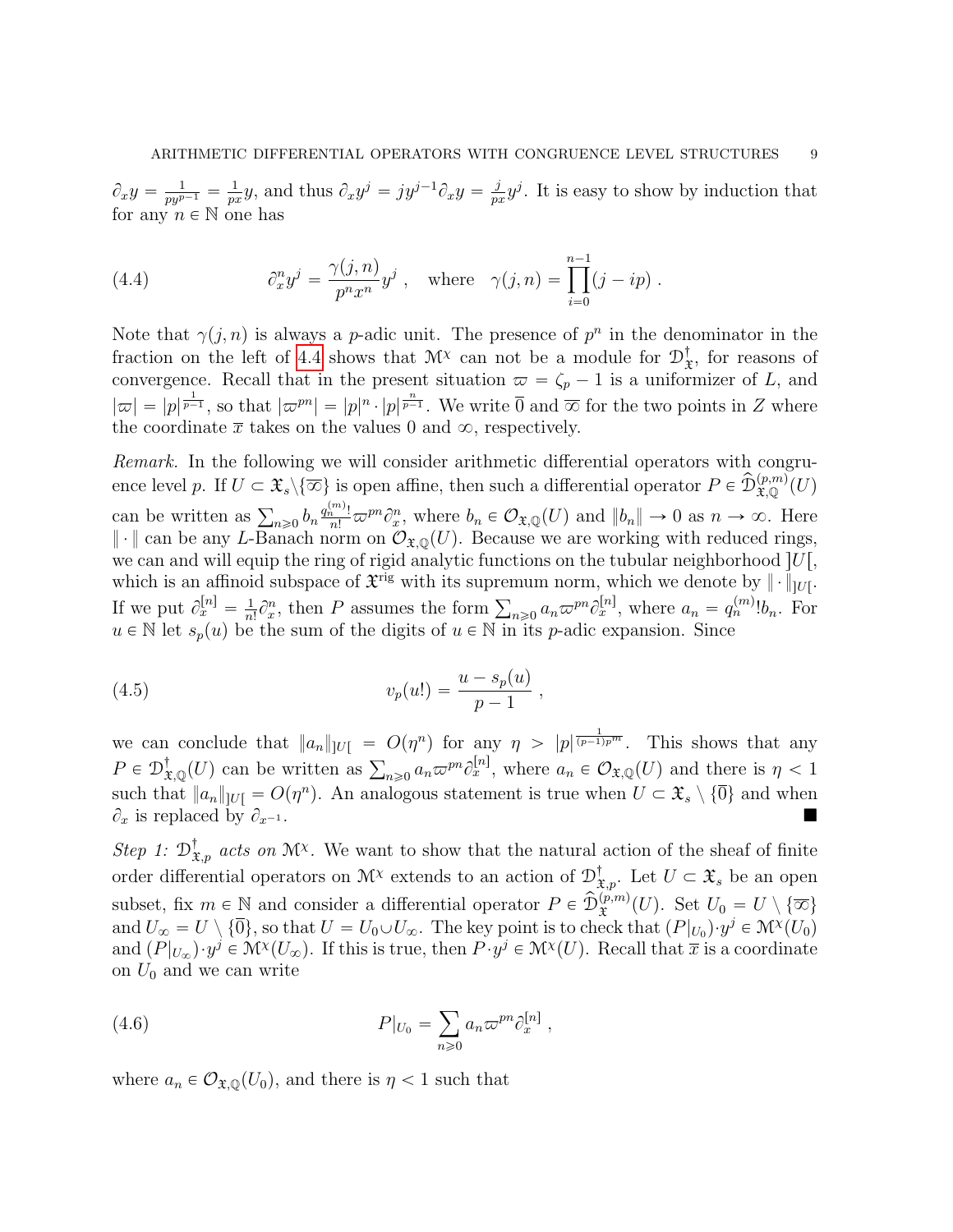<span id="page-9-1"></span>(4.7) 
$$
\|a_n\|_{]U_0[} = O(\eta^n) \text{ as } n \to \infty.
$$

We apply [4.4](#page-8-0) and find that  $(P|_{U_0}) \cdot y^j$  can be written formally as a series

<span id="page-9-0"></span>(4.8) 
$$
\left(\sum_{n\geqslant 0}\gamma(j,n)\cdot\frac{a_n}{x^n}\cdot\frac{\varpi^{(p-1)n}}{p^n}\cdot\frac{\varpi^n}{n!}\right)\cdot y^j.
$$

We want to show that [4.8](#page-9-0) converges in  $\mathcal{M}^{\chi}(U_0)$ . Note that  $\frac{\varpi^{(p-1)n}}{p^n}$  is a p-adic unit. It follows from [4.5](#page-8-1) that  $\frac{\omega^n}{n!} \in \mathfrak{o}$ . If  $\overline{0} \notin U_0$ , then  $\mathcal{M}^{\chi}(U_0) = \mathcal{O}_{\mathfrak{X},\mathbb{Q}}(\dot{U}_0) \cdot y^j$ , and there are no conditions on overconvergence at  $\overline{0}$  involved. Thus, [4.7](#page-9-1) and [4.8](#page-9-0) show that  $(P|_{U_0}) \cdot y^j \in$  $\mathcal{O}_{\mathfrak{X},\mathbb{Q}}(U_0)\cdot y^j=\mathcal{M}(\mathcal{U}_0)$ . Now suppose that  $\overline{0}$  is contained in  $U_0$ . Let  $\eta<1$  be as in [4.7,](#page-9-1) and let  $r \in ]\eta, 1[$  be any real number. Put  $\mathcal{V}_r = \{r \leq |x| < 1\} \cup [U_0 \setminus {\overline{0}}],$  which is an affinoid subdomain of  $\mathfrak{X}^{\text{rig}}$  contained in  $]U_0[$ . Then

$$
\left\|\gamma(j,n)\cdot\frac{a_n}{x^n}\cdot\frac{\varpi^{(p-1)n}}{p^n}\cdot\frac{\varpi^n}{n!}\right\|_{\mathcal{V}_r}\leq\ \left\|\frac{a_n}{x^n}\right\|_{\mathcal{V}_r}=O\left(\left(\frac{\eta}{r}\right)^n\right)\ ,
$$

which shows that [4.8](#page-9-0) converges on  $\mathcal{V}_r$ . We thus have  $(P|_{U_0}) \cdot y^j \in \mathcal{O}_{\mathfrak{X},\mathbb{Q}}({}^{\dagger}Z)(U_0) \cdot y^j =$  $\mathcal{M}^{\chi}(U_0)$ . The arguments for  $(P|_{U_{\infty}}) \cdot y^j$  are similar. We note first that  $\overline{x}^{-1}$  is a coordinate  $W^{(U_0)}$ . The arguments for  $(P|_{U_{\infty}}) \cdot y$  are similar. We note first that  $x^{-1}$  is a coordinate on  $U_{\infty}$ , and  $P|_{U_{\infty}}$  can be expanded in the form  $\sum_{n\geqslant 0} b_n \varpi^{pn} \partial_{x^{-1}}^{[n]}$ , with  $b_n \in \mathcal{O}_{\mathfrak{X},\mathbb{Q}}$  $||b_n||_{U} = O(\eta^n)$  for some  $\eta < 1$ . The discussion now follows along the same lines as above, and one verifies that  $(P|_{U_\infty}) \cdot y^j \in \mathcal{O}_{\mathfrak{X},\mathbb{Q}}({}^\dagger Z)(U_\infty) \cdot y^j = \mathcal{M}^{\chi}(U_\infty)$ . Hence the natural action of the sheaf of finite order differential operators on  $\mathcal{M}^{\chi}$  extends to an action of  $\mathcal{D}^{\dagger}_{\mathfrak{X},p}$ .

Step 2:  $\mathcal{M}^{\chi}$  is generated by  $y^{j}$  as  $\mathcal{D}^{\dagger}_{\mathfrak{X},p}$ -module. To this end, let  $t \in \mathfrak{X}_{s}$  be a closed point, and let  $U \subset \mathfrak{X}_s$  be an open affine neighborhood of t. Given  $f \in \mathcal{M}(\mathcal{U})$  we want to show that, after possibly shrinking U, there is  $P \in \mathcal{D}^{\dagger}_{\mathfrak{X},p}(U)$  such that  $P \cdot y^j = f$ . If  $t \notin Z$ , we may assume  $U \cap Z = \emptyset$ , in which case  $f = h(x)y^{j}$  with  $h(x) \in \mathcal{O}_{\mathfrak{X},\mathbb{Q}}(U)$ . Since  $\mathcal{O}_{\mathfrak{X},\mathbb{Q}}(U) \subset \mathcal{D}^{\dagger}_{\mathfrak{X},p}(U)$  we can take  $P = h(x)$ . Now suppose  $t = \overline{0}$ . After possibly shrinking  $\mathcal{O}_{\mathfrak{X},\mathbb{Q}}(U) \subset \mathcal{D}_{\mathfrak{X},p}(U)$  we can take  $P = h(x)$ . Now suppose  $t =$ <br>U we may assume  $\overline{\infty} \notin U$ . Then f can be written as  $\Big(\sum_{n\geqslant 0}$  $b_n$  $\left(\frac{b_n}{x^n}\right) \cdot y^j$ , with  $b_n \in \mathcal{O}_{\mathfrak{X},\mathbb{Q}}(U)$ , and there is  $\eta < 1$  such that  $||b_n||_{|U|} = O(\eta^n)$ . Set

(4.9) 
$$
a_n = \left(\frac{1}{\gamma(j,n)} \cdot \frac{p^n}{\varpi^{(p-1)n}} \cdot \frac{n!}{\varpi^n}\right) \cdot b_n,
$$

which is an element of  $\mathcal{O}_{\mathfrak{X},\mathbb{Q}}(U)$ . Let  $\eta_1 < 1$  be any number such that  $\eta_1 > \eta$ . Formula [4.5](#page-8-1) and the estimate  $s_p(u) = O(\log_p(u))$  imply that  $||a_n||_{|U|} = O(\eta_1^n)$ . If we now define P by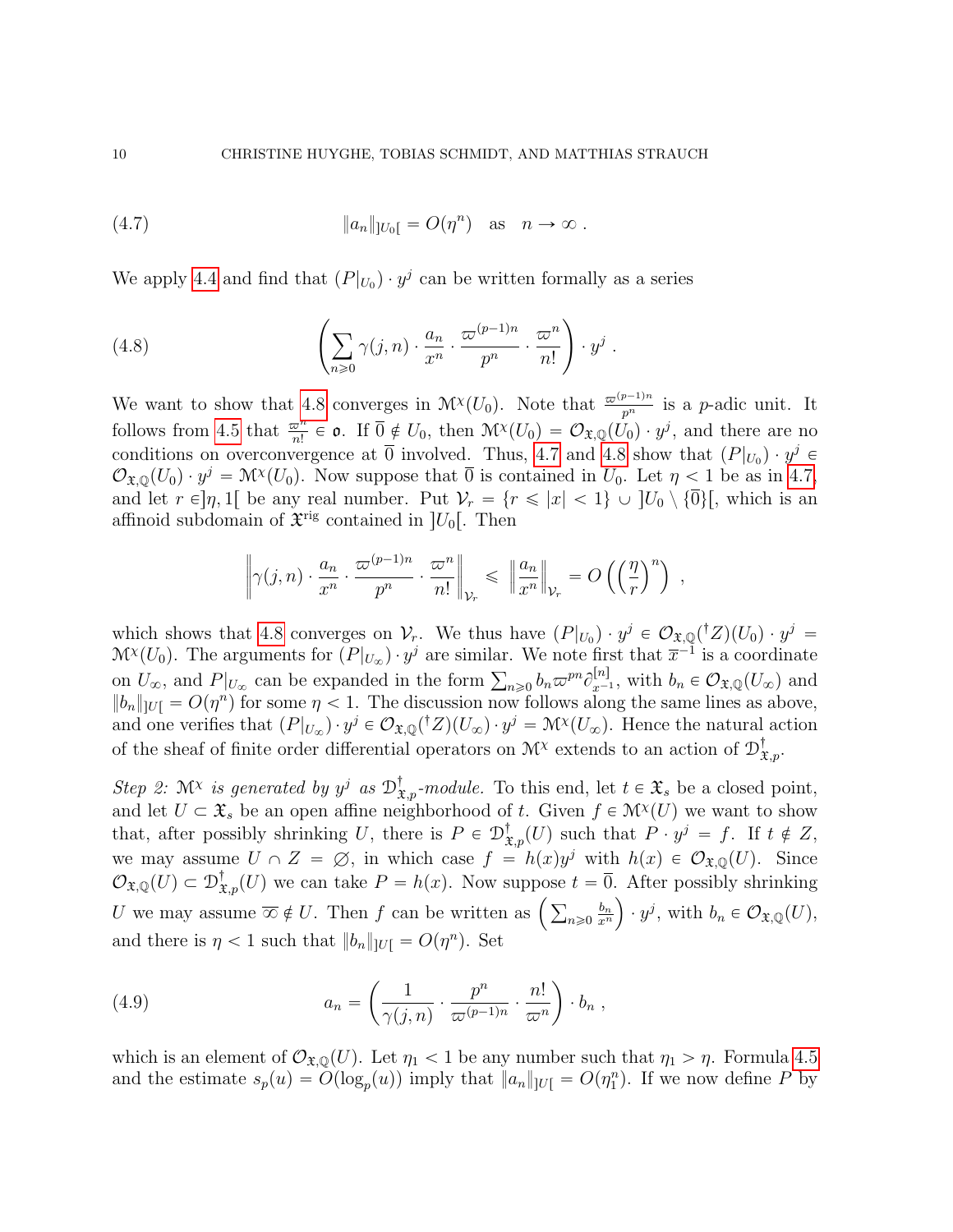the formula [4.6,](#page-8-2) then the estimate  $||a_n||_{|U} = O(\eta_1^n)$  shows that P lies  $\mathcal{D}^{\dagger}_{\mathfrak{X},p}(U)$ . Moreover, it follows from [4.8](#page-9-0) that  $P \cdot y^j = f$ . Analogous arguments apply in the case  $t = \overline{\infty}$ .

Step 3: M<sup>x</sup> is a coherent  $\mathcal{D}^{\dagger}_{\mathfrak{X},p}$ -module. Put  $P_j = px\partial_x - j$ . We will show that the following sequence

<span id="page-10-4"></span>(4.10) 
$$
\mathcal{D}_{\mathfrak{X},p}^{\dagger} \xrightarrow{\beta} \mathcal{D}_{\mathfrak{X},p}^{\dagger} \xrightarrow{\alpha} \mathcal{M}^{\chi} \longrightarrow 0
$$

is exact, where  $\alpha(P) = P \cdot y^j$  and  $\beta(P) = P \cdot P_j$ . That  $\alpha$  is surjective has been shown above in step 2. Formula [4.4](#page-8-0) (for  $n = 1$ ) shows that  $\alpha \circ \beta = 0$ . Let  $U \subset \mathfrak{X}_s \setminus {\overline{\infty}}$  be an affine open neighborhood of  $\overline{0}$ , and let  $P = \sum_{n\geqslant 0} a_n \varpi^{pn} \partial_x^{[n]} \in \mathcal{D}^{\dagger}_{\mathfrak{X},\mathbb{Q}}(U)$  be a differential operator in the kernel of  $\alpha$ . There is  $\eta < 1$  such that

(4.11) 
$$
\|a_n\|_{|U|} = O(\eta^n) \text{ as } n \to \infty.
$$

The assumption  $\alpha(P) = 0$  is equivalent to the series

(4.12) 
$$
\sum_{n\geqslant 0} \gamma(j,n) \cdot \frac{a_n}{x^n} \cdot \frac{\varpi^{(p-1)n}}{p^n} \cdot \frac{\varpi^n}{n!}
$$

converging to zero in  $\mathcal{M}^{\chi}(U) = \mathcal{O}_{\mathfrak{X},\mathbb{Q}}({}^{\dagger}Z)(U) \cdot y^j$ . For  $N \in \mathbb{N}$  let

<span id="page-10-3"></span><span id="page-10-1"></span><span id="page-10-0"></span>
$$
S_N = \sum_{n=0}^N \gamma(j,n) \cdot \frac{a_n}{x^n} \cdot \frac{\varpi^{(p-1)n}}{p^n} \cdot \frac{\varpi^n}{n!}
$$

be the  $N<sup>th</sup>$  partial sum of [4.12.](#page-10-0) Saying that the  $S_N$  converge to zero in  $\mathcal{M}^{\chi}(U)$  means there is  $r < 1$  such that, if  $\mathcal{V}_r = \{r \leq |x| < 1\} \cup [U \setminus {\overline{0}}]$  (which is an affinoid subdomain of  $\mathfrak{X}^{\text{rig}}$ ), then

(4.13) 
$$
||S_N||_{\mathcal{V}_r} \longrightarrow 0 \text{ as } N \to \infty.
$$

We may and will assume that  $r > \eta$ , where  $\eta$  is as in [4.11.](#page-10-1) Set  $b_0 = -\frac{1}{i}$  $\frac{1}{j}a_0$ , and define recursively for  $N \geq 1$ 

<span id="page-10-2"></span>(4.14) 
$$
b_N = \frac{N}{j - Np} \frac{px}{\varpi^p} b_{N-1} - \frac{1}{j - Np} a_N.
$$

We claim that the functions  $b_N$  are given by the closed formula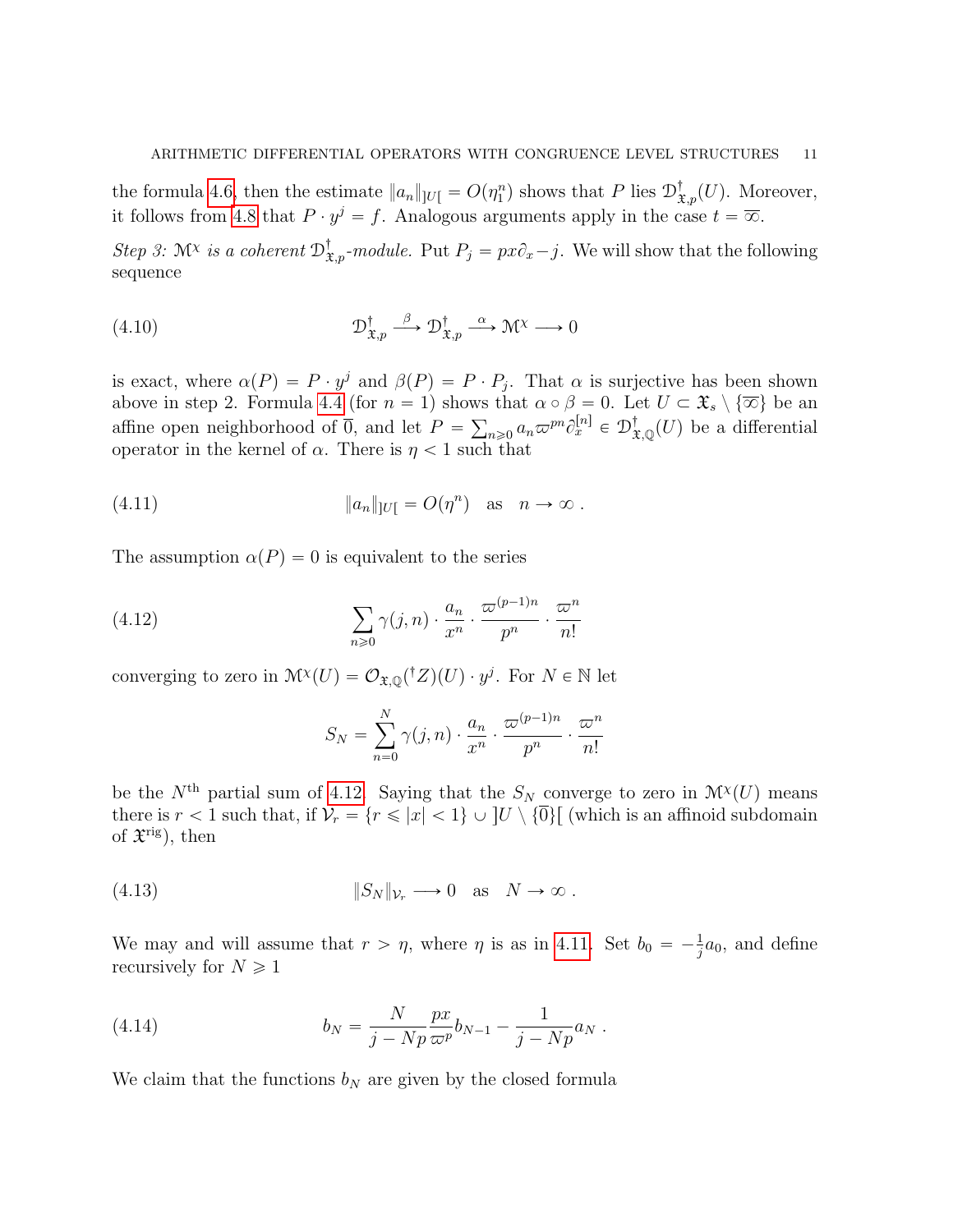(4.15) 
$$
b_N = -\frac{N!p^Nx^N}{\gamma(j,N+1)\varpi^{pN}} \cdot S_N
$$

*Proof of [4.15.](#page-11-0)* This formula is easily verified for  $N = 0$ . Now suppose that  $N \ge 1$  and the formula is correct for  $N - 1$ . The right hand side of [4.15](#page-11-0) is equal to

<span id="page-11-0"></span>
$$
\begin{aligned}\n& \left[ -\frac{N!p^Nx^N}{\gamma(j,N+1)\varpi^{pN}} \sum_{n=0}^{N-1} \gamma(j,n) \cdot \frac{a_n}{x^n} \cdot \frac{\varpi^{(p-1)n}}{p^n} \cdot \frac{\varpi^n}{n!} \right] - \frac{1}{j-Np} a_N \\
&= \frac{Npx}{(j-Np)\varpi^p} \left[ -\frac{(N-1)!p^{N-1}x^{N-1}}{\gamma(j,N)\varpi^{p(N-1)}} \sum_{n=0}^{N-1} \gamma(j,n) \cdot \frac{a_n}{x^n} \cdot \frac{\varpi^{(p-1)n}}{p^n} \cdot \frac{\varpi^n}{n!} \right] - \frac{1}{j-Np} a_N \\
& \stackrel{\text{(1)}}{=} \frac{Npx}{(j-Np)\varpi^p} b_{N-1} - \frac{1}{j-Np} a_N \stackrel{\text{(2)}}{=} b_N ,\n\end{aligned}
$$

where equation (1) holds by induction hypothesis and equation (2) by [4.14.](#page-10-2)

Note that each function  $b_N$  is contained in  $\mathcal{O}_{\mathfrak{X},\mathbb{Q}}(U)$ . Let  $\mathcal{V}_r$  be as before. Note that  $\vert U[\setminus \mathcal{V}_r = \{\vert x \vert < r\},\$ and that  $\mathcal{V}_r$  contains the "boundary"  $\vert x \vert = r\}$  of the wide open disc  $\{|x| < r\}$ . By the maximum principle and [4.15,](#page-11-0) we have

<span id="page-11-1"></span>(4.16) 
$$
||b_N||_{|U|} = ||b_N||_{\mathcal{V}_r} = \left\| -\frac{N!p^N x^N}{\gamma(j, N+1)\varpi^{pN}} \cdot S_N \right\|_{\mathcal{V}_r} \le \left| \frac{N!}{\varpi^N} \right| \cdot ||S_N||_{\mathcal{V}_r}.
$$

By [4.13](#page-10-3) we know that  $||S_k||_{\mathcal{V}_r} \to 0$  as  $k \to \infty$ . This implies

<span id="page-11-2"></span>
$$
\|S_N\|_{\mathcal{V}_r} = \lim_{k \to \infty} \|S_k - S_N\|_{\mathcal{V}_r} = \left\| \sum_{n=N+1}^{\infty} \gamma(j,n) \cdot \frac{a_n}{x^n} \cdot \frac{\varpi^{(p-1)n}}{p^n} \cdot \frac{\varpi^n}{n!} \right\|_{\mathcal{V}_r}
$$
  
(4.17)  

$$
\leq \max_{n>N} \left\| \gamma(j,n) \cdot \frac{a_n}{x^n} \cdot \frac{\varpi^{(p-1)n}}{p^n} \cdot \frac{\varpi^n}{n!} \right\|_{\mathcal{V}_r} \leq \max_{n>N} \left\| \frac{a_n}{x^n} \right\|_{\mathcal{V}_r}
$$

$$
= O\left(\left(\frac{n}{r}\right)^{N+1}\right).
$$

We recall that we have chosen  $r \in ]\eta, 1[$ . Therefore, [4.16](#page-11-1) and [4.17](#page-11-2) show that for any  $\eta_2 \in ]\frac{\eta}{r}, 1[$  we have  $||b_N||_{U} = O(\eta_2^N)$ . This implies that  $Q := \sum_{n\geqslant 0} b_n \varpi^{pn} \partial_x^{[n]}$  is contained in  $\mathcal{D}_{\mathfrak{X},\mathbb{Q}}^{\dagger}(U)$ . Note that  $\partial_x^{[n]}P_j = p\partial_x^{[n]}x\partial_x - j\partial_x^{[n]} = (n+1)px\partial_x^{[n+1]} + (np-j)\partial_x^{[n]}$ . We compute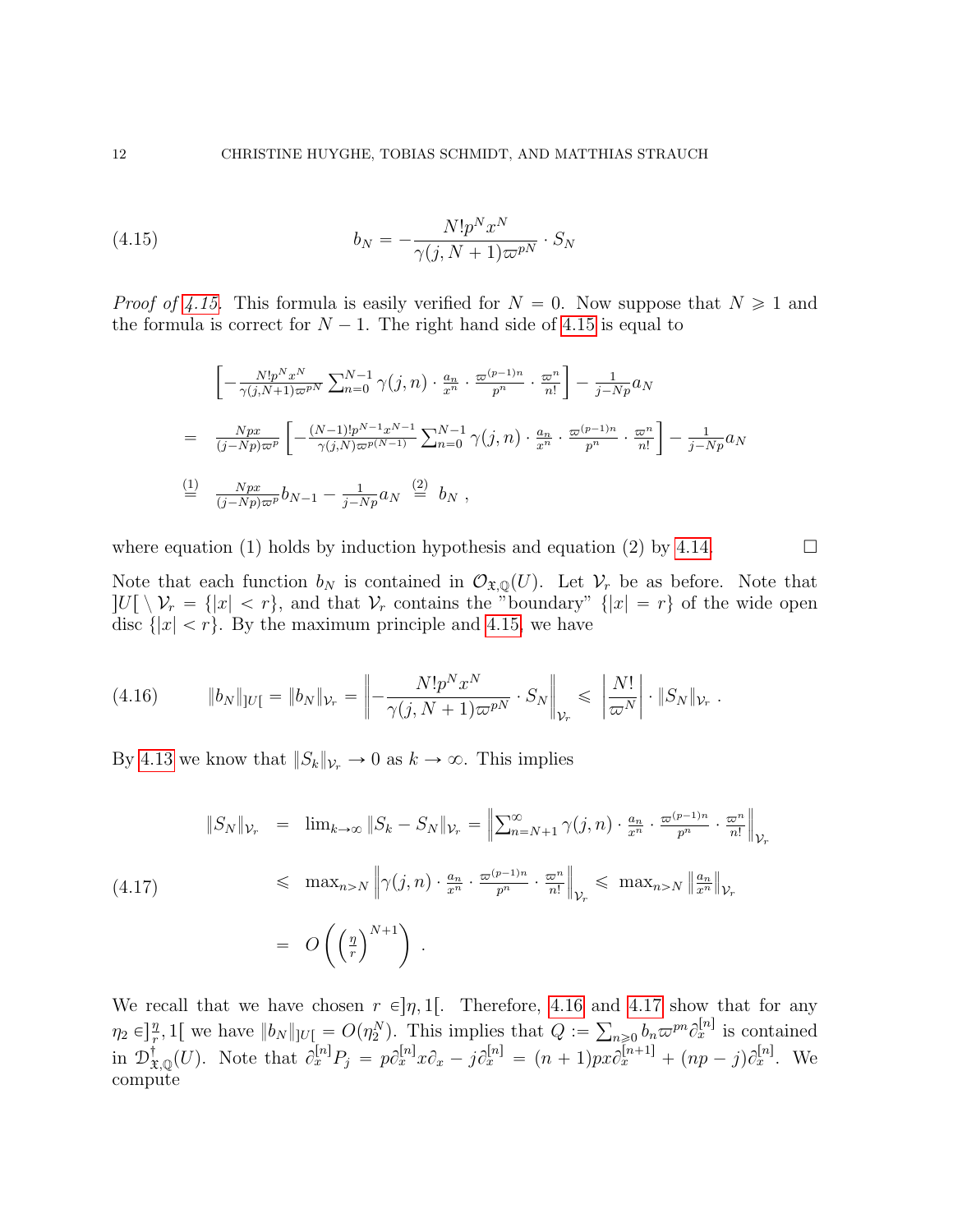$$
QP_j = \sum_{n\geq 0} pxb_n \varpi^{pn} (n+1) \partial_x^{[n+1]} + \sum_{n\geq 0} (np-j)b_n \varpi^{pn} \partial_x^{[n]}
$$
  

$$
= -jb_0 + \sum_{n\geq 1} \left[ (np-j)b_n + n \frac{px}{\varpi^p} b_{n-1} \right] \varpi^{pn} \partial_x^{[n]}
$$
  

$$
= -jb_0 + \sum_{n\geq 1} \left[ (np-j)b_n + n \frac{px}{\varpi^p} b_{n-1} \right] \varpi^{pn} \partial_x^{[n]}
$$
  

$$
= a_0 + \sum_{n\geq 1} a_n \varpi^{pn} \partial_x^{[n]} = P,
$$

where the first equality in the last row holds by [4.14.](#page-10-2) The arguments for the case when  $U \subset \mathfrak{X}_s \setminus \{0\}$  is an affine open neighborhood of  $\overline{\infty}$  are analogous to the case just treated. The case when  $U \subset Z = \emptyset$  proceeds along the same lines and is even easier. This proves that [4.10](#page-10-4) is indeed exact, and  $\mathcal{M}^{\chi}$  is a coherent  $\mathcal{D}^{\dagger}_{\mathfrak{X},p}$ -module.

- Proposition 4.18.  $\frac{v}{p}$  is non-trivial, then the action of the sheaf of finite order differential operators  $\mathcal{D}_{\mathbb{P}^1_\sigma,\mathbb{Q}}$  on  $\mathcal{M}^\chi$  does not extend to an action of  $\mathcal{D}^{\dagger}_{\mathbf{\mathfrak{p}}}$  $\frac{1}{x}$  on  $\mathcal{M}^{\chi}$ .
	- (ii) The action of the sheaf of finite order differential operators  $\mathcal{D}_{\mathbb{P}^1_o,\mathbb{Q}}$  on M does not extend to an action of  $\mathcal{D}_3^{\dagger}$  $x$  on M.
	- (iii) The action of the sheaf of finite order differential operators  $\mathcal{D}_{\mathbb{P}^1_0,\mathbb{Q}}$  on M extends to an action of  $\mathcal{D}^{\dagger}_{\mathfrak{X},p}$  on M, but M is not coherent as a  $\mathcal{D}^{\dagger}_{\mathfrak{X},p}$ -module.

Proof. (i) This has already been noted in the course of the proof of [4.3](#page-0-1) (iv), as a consequence of formula [4.4.](#page-8-0)

(ii) This is an immediate consequence of (i) because  $\mathcal{M}^{\chi}$  is a direct summand which is stable under  $\mathcal{D}_{\mathbb{P}^1_\mathfrak{o},\mathbb{Q}}$ .

(iii) By [4.3](#page-0-1) (iv), the sheaf  $\mathcal{D}^{\dagger}_{\mathfrak{X},p}$  acts on each direct summand  $\mathcal{M}^{\chi}$ , when  $\chi$  is not the trivial character. But if  $\chi = 1$  is the trivial character then  $\mathcal{M}^1$  is even a module for  $\mathcal{D}^{\dagger}_{3}$  $\frac{1}{x}$ , and thus, a fortiori, a module over  $\mathcal{D}_3^{\dagger}$  $\mathfrak{x}_{,p}^{\dagger}\subset\mathfrak{D}^{\dagger}_{\mathfrak{X}}$  $\mathcal{D}_{\mathfrak{X}}^{\dagger}$ . But for M to be coherent over  $\mathcal{D}_{\mathfrak{X},p}^{\dagger}$ , it is necessary (and sufficient) that  $\mathcal{M}^1 = \mathcal{M}/\bigoplus_{\chi\neq 1} \mathcal{M}^\chi$  is coherent over  $\mathcal{D}^{\dagger}_{\mathfrak{X},p}$ . If  $\mathcal{M}^1$  would be coherent over  $\mathcal{D}^{\dagger}_{\mathfrak{X},p}$ , it would be of finite type. We will show, however, that no finite set of germs of  $\mathcal{M}^1$  at  $\overline{0}$  can generate the stalk  $\mathcal{M}_{\overline{0}}^1$  as a module over the stalk of  $\mathcal{D}^{\dagger}_{\mathfrak{X},p}$  at  $\overline{0}$ . Let U be an open affine neighborhood of  $\overline{0}$ . For  $r \in ]0, 1[$  put  $\mathcal{V}_r = \{r \leq |x| < 1\} \cup [U \setminus \{\overline{0}\}]$ . Let  $f \in \mathcal{M}^1(U) = \mathcal{O}_{\mathfrak{X},\mathbb{Q}}({^{\dagger}Z})(U)$ . Then there is  $r \in ]0,1[$  such that  $f \in \mathcal{O}_{\mathfrak{X}^{\text{rig}}}(\mathcal{V}_r)$ . We claim that

<span id="page-12-0"></span>(4.19) 
$$
\|\partial_x^{[n]}f\|_{\mathcal{V}_r} = O(r^{-n}).
$$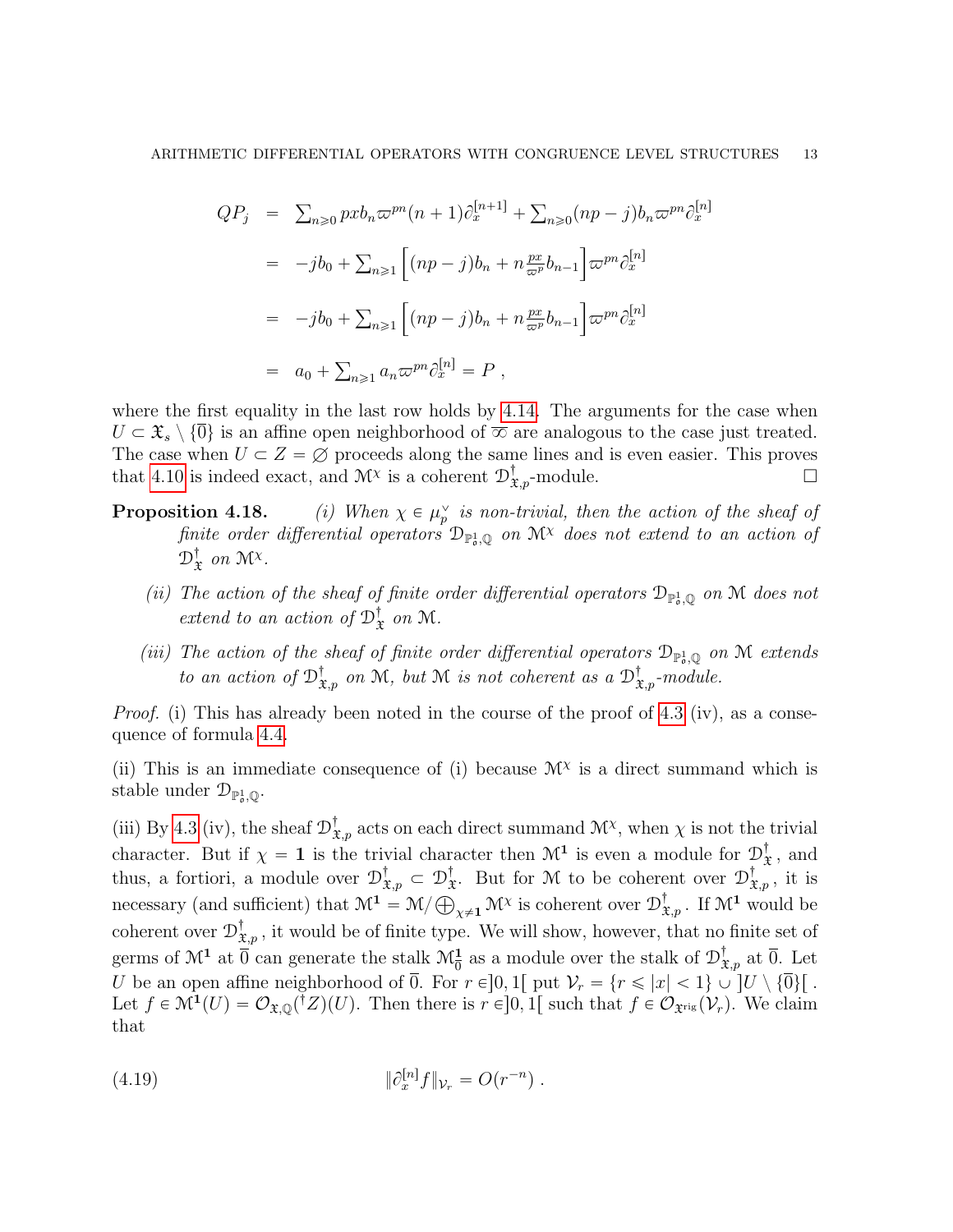Proof of [4.19.](#page-12-0) We recall this familiar argument for the sake of completeness. For this purpose we may work with the L-valued points of  $\mathcal{V}_r$ . Note first that  $U = \mathfrak{X}_s \setminus {\overline{\infty}, s_1, \ldots, s_g}$ for a finite set of closed points  $\{s_1, \ldots, s_g\} \subset \mathfrak{X}_s \setminus Z$ . Therefore,

$$
]U\setminus\{\overline{0}\}\big[ = \ \mathfrak{X}^{\text{rig}}\setminus\Big( \ ]\overline{\infty}[\ \cup \ \bigcup_{i=1}^g ]\{s_i\}[\ \Big)\ .
$$

If  $a \in \mathcal{V}_r(\overline{L}) \subset U(\overline{L})$  is such that  $|a| = 1$ , then a is not contained in any of the residue discs  $|\{s_i\}|$ . Thus, for any  $\rho < 1$  the rigid analytic disc  $\mathbb{B}(a, \rho) = \{|x - a| \leq \rho\}$  is contained in  $V_r$ . Similarly, if  $a \in V_r(\overline{L})$  is such that  $r \leq |a| < 1$ , then  $\mathbb{B}(a, \rho)$  is contained in  $V_r$ if and only if  $\rho < |a|$ . Fix  $a \in V_r(\overline{L})$  and expand f as a power series around a, i.e., if and only if  $\rho < |a|$ . Fix  $a \in V_r(L)$  and expand f as a power series around a<br>  $f(x) = \sum_{i \geq 0} (\partial_x^{[i]} f)(a)(x - a)^i$ , which is convergent on  $\mathbb{B}(a, \rho)$  for any  $\rho < |a|$ . Then

(4.20) 
$$
||f||_{\mathbb{B}(a,\rho)} = \max_{i \geq 0} \{ |(\partial_x^{[i]}f)(a)| \cdot \rho^i \}.
$$

Noting that  $\partial_x^{[i]} \partial_x^{[n]} =$  $(n+i)$ i  $\partial_x^{[n+i]}$ , we see that [4.20](#page-13-1) implies that

<span id="page-13-1"></span>
$$
\|\partial_x^{[n]}f\|_{\mathbb{B}(a,\rho)} \leqslant \|f\|_{\mathbb{B}(a,\rho)} \cdot \rho^{-n}
$$

.

Letting  $\rho \uparrow |a|$  we find that the supremum norm of  $\partial_x^{[n]} f$  on  $\{|x-a| < |a|\}$  is bounded by  $||f||_{\mathbb{B}(a,\rho)} \cdot |a|^{-n}$ , from which we obtain [4.19](#page-12-0) when we take  $|a| = r$  to be minimal among all  $a \in \mathcal{V}_r(\overline{L}).$ 

Now write  $P \in \mathcal{D}^{\dagger}_{\mathfrak{X},p}(U)$  as  $P =$  $a_n \in \mathcal{O}_{\mathfrak{X},\mathbb{Q}}(U)$ , and such that there is  $\eta < 1$  satisfying  $||a_n||_{|U} = O(\eta^n)$ . If  $r \geq |\varpi|^p = |p|^{\frac{p}{p-1}}$ , then the estimate [4.19](#page-12-0) implies that  $P \cdot f = \sum_{n\geq 0} a_n \varpi^{pn} \partial_x^{[n]} f$  converges in the space of rigid analytic functions on  $\mathcal{V}_r$ . Suppose now  $(f_1)_{\overline{0}}, \ldots, (f_{\nu})_{\overline{0}}$  are finitely many elements of the stalk  $\mathcal{M}_{\overline{0}}^1$ . Then there is an open neighborhood U of  $\overline{0}$  such that each  $(f_i)_{\overline{0}}$  is represented by  $f_i \in \mathcal{M}^1(U)$ , and there is  $r \in [|\varpi|^p, 1]$  such that each  $f_i$  is a rigid analytic function on  $\mathcal{V}_r = \{r \leq |x| < \pi \}$  $1\} \cup [U \setminus {\overline{0}}]$ . By what we have just seen, any element of the stalk represented by  $f = P_1 \cdot f_1 + \ldots + P_\nu \cdot f_\nu$ , with  $P_i \in \mathcal{D}^{\dagger}_{\mathfrak{X},p}(U)$  is thus represented by a rigid analytic function on  $\mathcal{V}_r$  (i.e., with the same "radius of overconvergence"). But not every element in this stalk can be represented by a function of this kind.  $\square$ 

5. THE SHEAVES  $\mathcal{D}_{\mathfrak{X},\infty}$  AND  $\mathcal{D}_{\langle \mathfrak{X}_0 \rangle}$ 

<span id="page-13-0"></span>We come back to the general situation of sections 2 and 3 and let

$$
\mathrm{pr}:\mathfrak{X}\to\mathfrak{X}_0
$$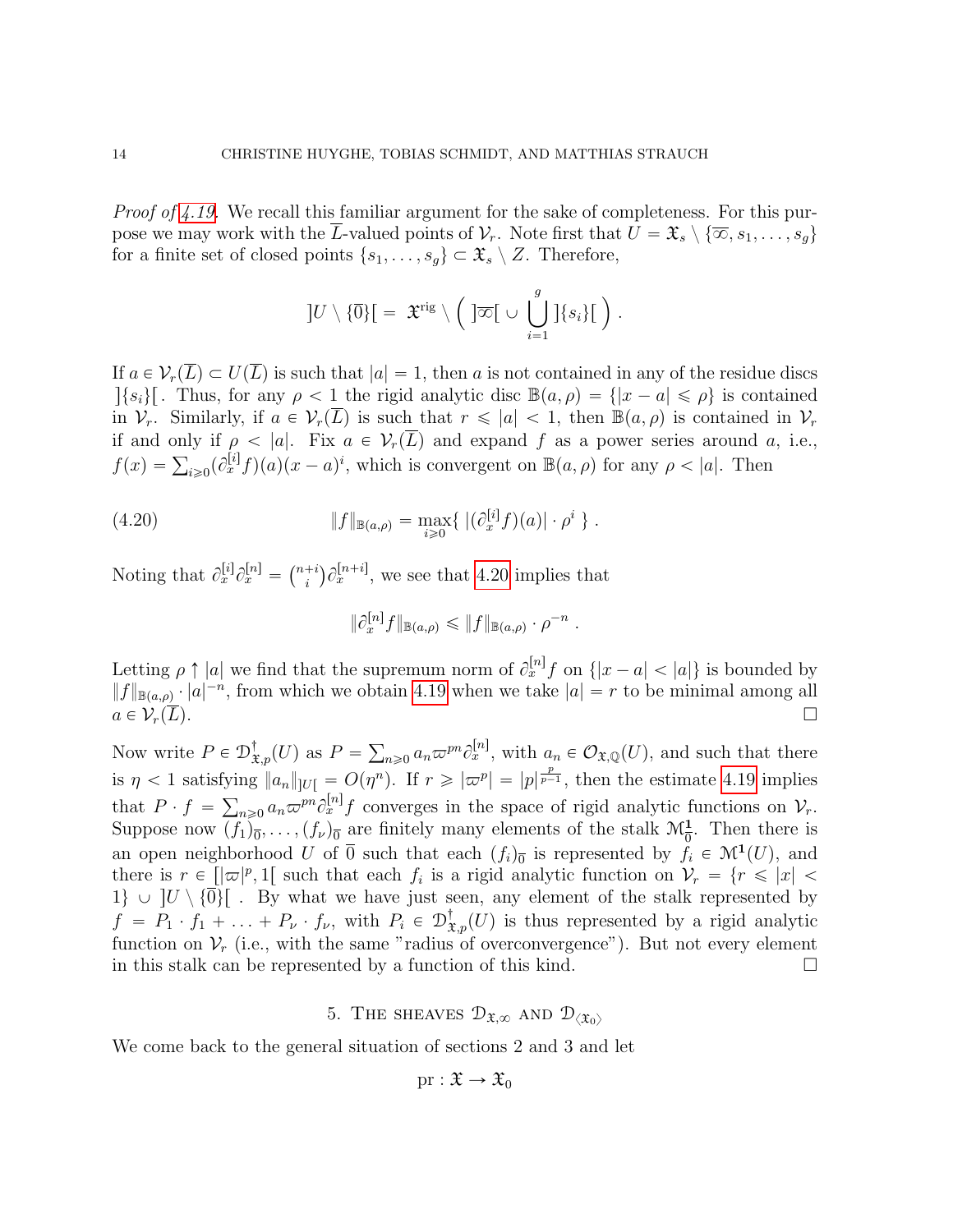be an admissible formal blow-up of a smooth formal scheme  $\mathfrak{X}_0$ . In the following k stands for an integer bigger or equal to  $k_{\mathfrak{X}}$ . We then have the sheaf of coherent rings  $\mathcal{D}^{\dagger}_{\mathfrak{X},k}$  on  $\mathfrak{X},$ together with morphisms  $\mathcal{D}^{\dagger}_{\mathfrak{X},k+1} \to \mathcal{D}^{\dagger}_{\mathfrak{X},k}$  which are given locally by the natural inclusions [\(2.4\)](#page-3-0). These data form a projective system and we denote by

(5.1) 
$$
\mathcal{D}_{\mathfrak{X},\infty} := \varprojlim_{k} \mathcal{D}_{\mathfrak{X},k}^{\dagger}
$$

its projective limit. For every open subset  $U \subset \mathfrak{X}$ , the sheaf of rings  $\mathcal{D}_{\mathfrak{X},\infty}$  satifies  $\mathcal{D}_{\mathfrak{X},\infty}(U) = \varprojlim_k \mathcal{D}_{\mathfrak{X},k}^{\dagger}(U).$ 

## Proposition 5.2.

- (i) For every affine open subset  $U \subset \mathfrak{X}$  the algebra  $\mathcal{D}_{\mathfrak{X},\infty}(U)$  is a Fréchet-Stein algebra in the sense of [\[13\]](#page-19-7).
- (ii) Let  $U \subset \mathfrak{X}_0$  be an open affine subset endowed with étale coordinates  $x_1, \ldots, x_d$  and  $\partial_1, \ldots, \partial_d$  the corresponding derivations. Then, for any affine open  $V \subset \text{pr}^{-1}(U)$ we have  $\frac{1}{2}$

$$
(5.3) \t\mathcal{D}_{\mathfrak{X},\infty}(V) = \left\{ \sum_{\underline{\nu}} a_{\underline{\nu}} \underline{\partial}^{[\underline{\nu}]} \, \middle| \, a_{\underline{\nu}} \in \mathcal{O}_{\mathfrak{X},\mathbb{Q}}(V), \Vert a_{\underline{\nu}} \Vert = O(\eta^{|\underline{\nu}|}) \text{ for all } \eta > 0 \right\} ,
$$

where  $\|\cdot\|$  is any Banach algebra norm on  $\mathcal{O}_{\mathfrak{X},\mathbb{Q}}(V)$ .

(iii) Let  $\mathfrak{X}' \to \mathfrak{X}_0$  be another admissible formal blow-up, and let  $\pi : \mathfrak{X}' \to \mathfrak{X}$  be a morphism over  $\mathfrak{X}_0$ . Then the canonical isomorphisms  $\pi_* \mathfrak{D}_\mathfrak{X}^\dagger$  $\mathbf{f}_{\mathfrak{X}',k}$   $\simeq$   $\mathcal{D}_{\mathfrak{X},k}^{\dagger}$ , for  $k \geq \max\{k_{\mathfrak{X}'}, k_{\mathfrak{X}}\}\$  give rise to a canonical isomorphism

(5.4) 
$$
\pi_* \mathcal{D}_{\mathfrak{X}',\infty} \simeq \mathcal{D}_{\mathfrak{X},\infty} .
$$

For every affine open subset  $U \subset \mathfrak{X}$  we have, according to the preceding proposition, the abelian category of coadmissible  $\mathcal{D}_{\mathfrak{X},\infty}(U)$ -modules  $\mathcal{C}_{\mathcal{D}_{\mathfrak{X},\infty}(U)}$ , cf. [\[13\]](#page-19-7).

**Definition 5.5.** A  $\mathcal{D}_{\mathfrak{X},\infty}$ -module M is coadmissible if and only if there is a projective system  $(\mathcal{M}_k, \mathcal{M}_{k+1} \to \mathcal{M}_k)_{k \geq k_{\mathfrak{X}}}$ , where  $\mathcal{M}_k$  is a coherent  $\mathcal{D}^{\dagger}_{\mathfrak{X},k}$ -module, such that

(i) the transition map  $\mathcal{M}_{k+1} \to \mathcal{M}_k$  is  $\mathcal{D}_{3}^{\dagger}$  $\mathcal{X}_{\mathcal{X},k+1}^{\dagger}$ -linear and the induced  $\mathcal{D}^{\dagger}_{\mathcal{X},k}$ -linear morphism

$$
(5.6) \t\t\t \mathcal{D}_{\mathfrak{X},k}^{\dagger} \otimes_{\mathcal{D}_{\mathfrak{X},k+1}^{\dagger}} \mathcal{M}_{k+1} \xrightarrow{\simeq} \mathcal{M}_{k}
$$

is an isomorphism, and

(ii)  $\mathcal{M} \simeq \underline{\lim}_{k} \mathcal{M}_{k}$  as  $\mathcal{D}_{\mathfrak{X},\infty}$ -module.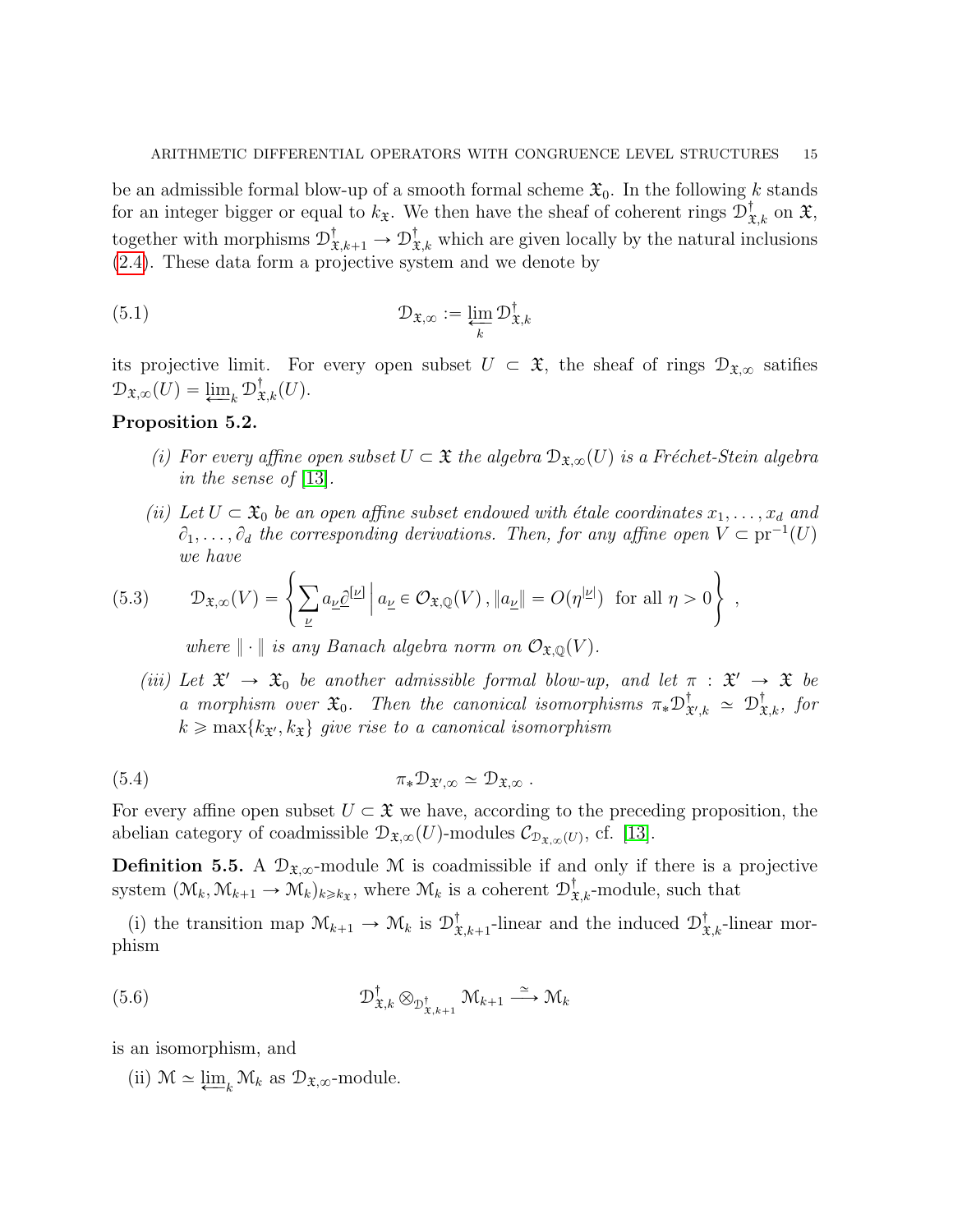We denote by

$$
\mathcal{C}_{\mathfrak{X}}\subseteq \mathrm{Mod}(\mathcal{D}_{\mathfrak{X},\infty})
$$

the full subcategory of coadmissible  $\mathcal{D}_{\mathfrak{X},\infty}$ -modules in the category of all  $\mathcal{D}_{\mathfrak{X},\infty}$ -modules.

<span id="page-15-0"></span>**Proposition 5.7.** The category  $C_x$  is abelian. Let  $\mathfrak{X}' \to \mathfrak{X}_0$  be another admissible formal blow-up, and let  $\pi : \mathfrak{X}' \to \mathfrak{X}$  be a morphism over  $\mathfrak{X}_0$ . The canonical isomorphism  $\pi_* \mathcal{D}_{\mathfrak{X}',\infty} \simeq \mathcal{D}_{\mathfrak{X},\infty}$  induces an equivalence of abelian categories

$$
\pi_*: \mathcal{C}_{\mathfrak{X}'} \stackrel{\simeq}{\longrightarrow} \mathcal{C}_{\mathfrak{X}} .
$$

The proof of the proposition relies on the invariance theorem and the following versions of theorem A and B.

**Theorem 5.8.** (Theorem A for coadmissible modules on  $\mathfrak{X}$ ) Let  $U \subset \mathfrak{X}$  be an affine open subset. Then the global sections functor  $\Gamma(U, -)$  induces an equivalence of categories

$$
\Gamma(U,-): \mathcal{C}_U \stackrel{\simeq}{\longrightarrow} \mathcal{C}_{\mathfrak{D}_{\mathfrak{X},\infty}(U)}.
$$

**Theorem 5.9.** (Theorem B for coadmissible modules on  $\mathfrak{X}$ ) One has  $H^{i}(\mathfrak{X}, \mathcal{M}) = 0$  for every  $i > 0$  and for every coadmissible  $\mathcal{D}_{\mathfrak{X},\infty}$ -module M.

For the proofs of these two theorems we refer to [\[9\]](#page-19-2).

We now explain how these sheaves lead to a sheaf on the Zariski-Riemann space of  $\mathfrak{X}_0$ . Let  $\mathcal{F}_{\mathfrak{X}_0}$  be the set of all admissible formal blow-ups  $\mathfrak{X} \to \mathfrak{X}_0$ . This is a directed partially ordered set and the projective limit

$$
\big\langle\mathfrak{X}_0\big\rangle=\varprojlim_{\mathfrak{X}\in\mathcal{F}_{\mathfrak{X}_0}}\mathfrak{X}
$$

is the Zariski-Riemann space associated with  $\mathfrak{X}_0$ . There is a canonical equivalence of categories between the abelian sheaves on  $\langle \mathfrak{X}_0 \rangle$  and the abelian sheaves on the rigid analytic space  $\mathfrak{X}_0^{\text{rig}}$ <sup>rig</sup>. For this and other basic properties of  $\langle \mathfrak{X}_0 \rangle$  we refer to [\[6,](#page-19-13) 9.3].

For  $\mathfrak{X} \in \mathcal{F}_{\mathfrak{X}_0}$  we denote the canonical projection map  $\langle \mathfrak{X}_0 \rangle \to \mathfrak{X}$  by  $sp_{\mathfrak{X}}$ . Assume  $\mathfrak{X}' \geq \mathfrak{X}$ . The canonical isomorphism  $(\pi_{\mathfrak{X}',\mathfrak{X}})_*\mathcal{D}_{\mathfrak{X}',\infty} \simeq \mathcal{D}_{\mathfrak{X},\infty}$ , together with the adjunction map  $\pi^{-1}_{\mathfrak{X}',\mathfrak{X}} \circ (\pi_{\mathfrak{X}',\mathfrak{X}})_* \to id$  gives rise to a canonical map

$$
\varphi_{\mathfrak{X},\mathfrak{X}'} : \pi_{\mathfrak{X}',\mathfrak{X}}^{-1} \mathcal{D}_{\mathfrak{X},\infty} = \pi_{\mathfrak{X}',\mathfrak{X}}^{-1} (\pi_{\mathfrak{X}',\mathfrak{X}})_* \mathcal{D}_{\mathfrak{X}',\infty} \longrightarrow \mathcal{D}_{\mathfrak{X}',\infty}.
$$

Applying the functor  $sp_{\tilde{x}'}^{-1}$  and using  $sp_{\tilde{x}} = \pi_{\tilde{x}',\tilde{x}} \circ sp_{\tilde{x}'}$  results in a map

$$
\mathrm{sp}_{\mathfrak{X}}^{-1} \mathcal{D}_{\mathfrak{X}, \infty} \longrightarrow \mathrm{sp}_{\mathfrak{X}'}^{-1} \mathcal{D}_{\mathfrak{X}', \infty}.
$$

We obtain in this way an inductive system  $(sp_{\mathfrak{X}}^{-1}D_{\mathfrak{X},\infty})_{\mathfrak{X}\in\mathcal{F}_{\mathfrak{X}_0}}$ , and we form its inductive limit

$$
\mathcal{D}_{\langle \mathfrak{X}_0 \rangle} := \varinjlim_{\mathfrak{X}} \mathrm{sp}_{\mathfrak{X}}^{-1} \mathcal{D}_{\mathfrak{X}, \infty} \; .
$$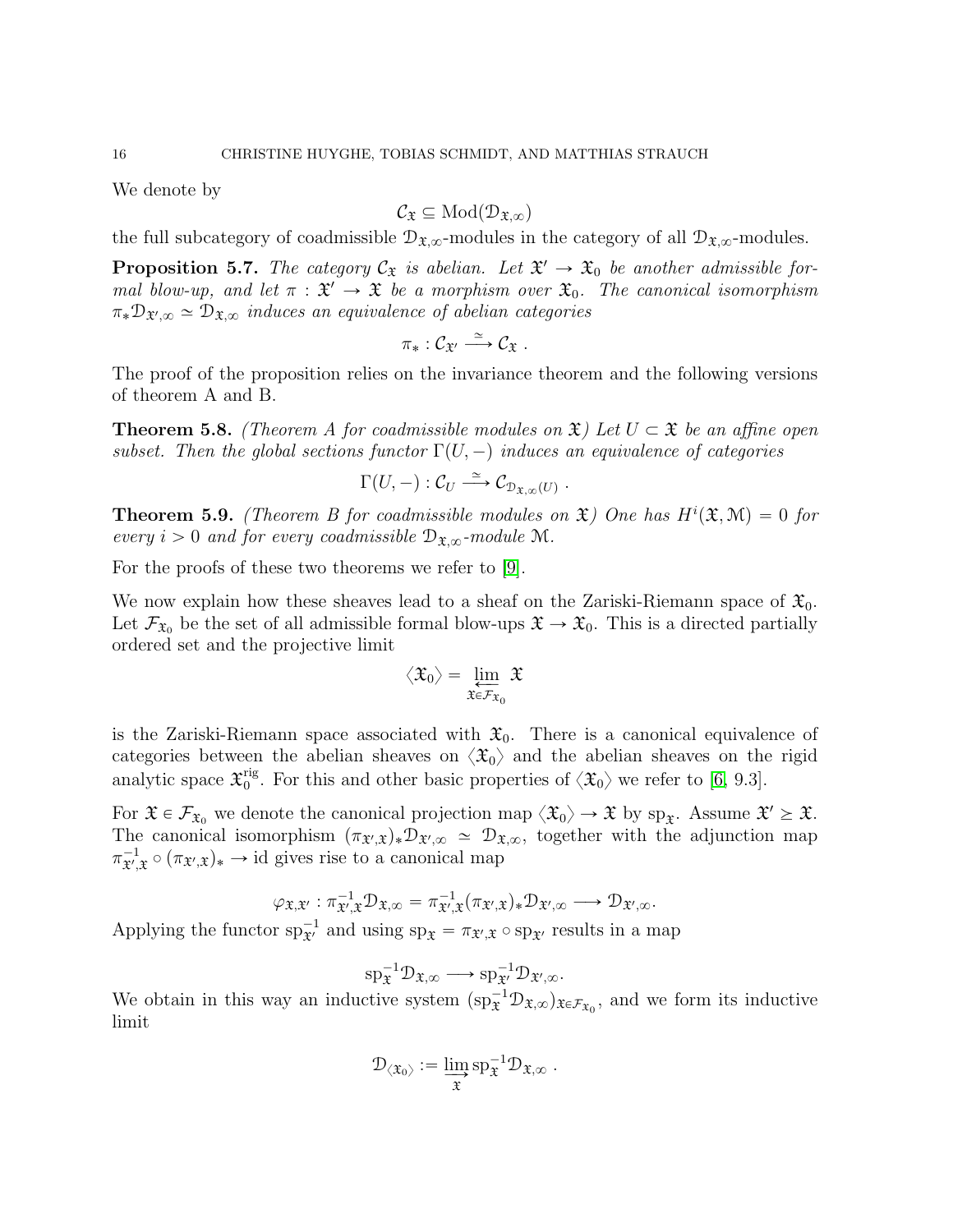We view  $\mathcal{D}_{\langle \mathfrak{X}_0 \rangle}$  as a sheaf of (infinite order) analytic differential operators on  $\langle \mathfrak{X}_0 \rangle$  or  $\mathfrak X_0^{\mathrm{rig}}$ <sup>rig</sup>. A first important step is to single out a suitable abelian category of  $\mathcal{D}_{\langle \mathfrak{X}_0 \rangle}$ -modules replacing the classical category of coherent D-modules.

**Definition 5.10.** A  $\mathcal{D}_{\langle\mathfrak{X}_0\rangle}$ -module M is called *coadmissible* if there is a family  $(\mathcal{M}_{\mathfrak{X}}, \psi_{\mathfrak{X},\mathfrak{X}}^{\mathfrak{M}})$ of coadmissible  $\mathcal{D}_{\mathfrak{X},\infty}$ -modules  $\mathcal{M}_{\mathfrak{X}}$ , for all  $\mathfrak{X} \in \mathcal{F}_{\mathfrak{X}_0}$ , together with an isomorphism

$$
\psi^{\mathcal{M}}_{\mathfrak{X}',\mathfrak{X}}:(\pi_{\mathfrak{X}',\mathfrak{X}})_*\mathfrak{M}_{\mathfrak{X}'}\stackrel{\simeq}{\longrightarrow}\mathfrak{M}_{\mathfrak{X}}\ ,
$$

of  $\mathcal{D}_{\mathfrak{X},\infty}$ -modules, whenever we have  $\mathfrak{X}' \geq \mathfrak{X}$  in  $\mathcal{F}_{\mathfrak{X}_0}$ . This system of modules and isomorphisms is required to satisfy the following conditions:

(*i*) Whenever  $\mathfrak{X}'' \geq \mathfrak{X} \geq \mathfrak{X}$  in  $\mathcal{F}_{\mathfrak{X}_0}$  the following transitivity condition holds :

$$
\psi^{\mathcal{M}}_{\mathfrak{X}',\mathfrak{X}} \circ (\pi_{\mathfrak{X}',\mathfrak{X}})_*(\psi^{\mathcal{M}}_{\mathfrak{X}'',\mathfrak{X}'}) = \psi^{\mathcal{M}}_{\mathfrak{X}'',\mathfrak{X}}.
$$

(*ii*) M is isomorphic to the inductive limit  $\varinjlim_{\mathfrak{X}} sp_{\mathfrak{X}}^{-1} \mathcal{M}_{\mathfrak{X}}$  as  $\mathcal{D}_{\langle \mathfrak{X}_0 \rangle}$ -module.

Note that the transition morphism  $sp_{\tilde{x}}^{-1} \mathcal{M}_{\tilde{x}} \to sp_{\tilde{x}}^{-1} \mathcal{M}_{\tilde{x}}$  in the inductive limit in (ii) is defined as above, starting from the isomorphism  $(\pi_{\mathfrak{X}',\mathfrak{X}})_*\mathcal{M}_{\mathfrak{X}'} \simeq \mathcal{M}_{\mathfrak{X}}$ , using the adjunction map and finally applying the functor  $sp_{\mathfrak{X}'}^{-1}$ .

We denote by

$$
\mathcal{C}_{\langle \mathfrak{X}_0 \rangle} \subseteq \mathrm{Mod}(\mathcal{D}_{\langle \mathfrak{X}_0 \rangle})
$$

the full subcategory of coadmissible  $\mathcal{D}_{\langle\mathfrak{X}_0\rangle}$ -modules in the category of all  $\mathcal{D}_{\langle\mathfrak{X}_0\rangle}$ -modules.

**Proposition 5.11.** The category  $C_{\langle \mathfrak{X}_0 \rangle}$  is abelian. Let  $\mathfrak{X} \in \mathcal{F}_{\mathfrak{X}_0}$ . One has an equivalence of categories

$$
(\mathrm{sp}_{\mathfrak{X}})_{*}:\mathcal{C}_{\langle\mathfrak{X}_0\rangle}\stackrel{\simeq}{\longrightarrow}\mathcal{C}_{\mathfrak{X}}\;.
$$

This is an application of the invariance property [5.7](#page-15-0) of the category  $\mathcal{C}_{\mathfrak{X}}$ . We refer to [\[9\]](#page-19-2) for the proof. The proposition implies, in particular, that there is a canonical isomorphism of sheaves of rings

$$
\Gamma(\langle \mathfrak{X} \rangle, \mathcal{D}_{\langle \mathfrak{X}_0 \rangle}) \simeq \Gamma(\mathfrak{X}, \mathcal{D}_{\mathfrak{X}, \infty})
$$

for any  $\mathfrak{X} \in \mathcal{F}_{\mathfrak{X}_0}$ .

We have the following Theorem A and B for coadmissible  $\mathcal{D}_{\langle \mathfrak{X}_0 \rangle}$ -modules, cf. [\[9\]](#page-19-2).

**Theorem 5.12.** (i) Let  $U \subset \mathfrak{X}$  be an open affine and let  $\langle U \rangle = sp_{\mathfrak{X}}^{-1}(U)$  be its Zariski-Riemann space. The global sections functor  $\Gamma(\langle U \rangle, -)$  fournishes an equivalence of categories

$$
\Gamma(\langle U \rangle,-): \mathcal{C}_{\langle U \rangle} \stackrel{\simeq}{\longrightarrow} \mathcal{C}_{\mathfrak{D}_{U,\infty}(U)} .
$$

(ii) One has  $H^i(\langle \mathfrak{X}_0 \rangle, \mathfrak{M}) = 0$  for every  $i > 0$  and every  $\mathfrak{M} \in C_{\langle \mathfrak{X}_0 \rangle}$ .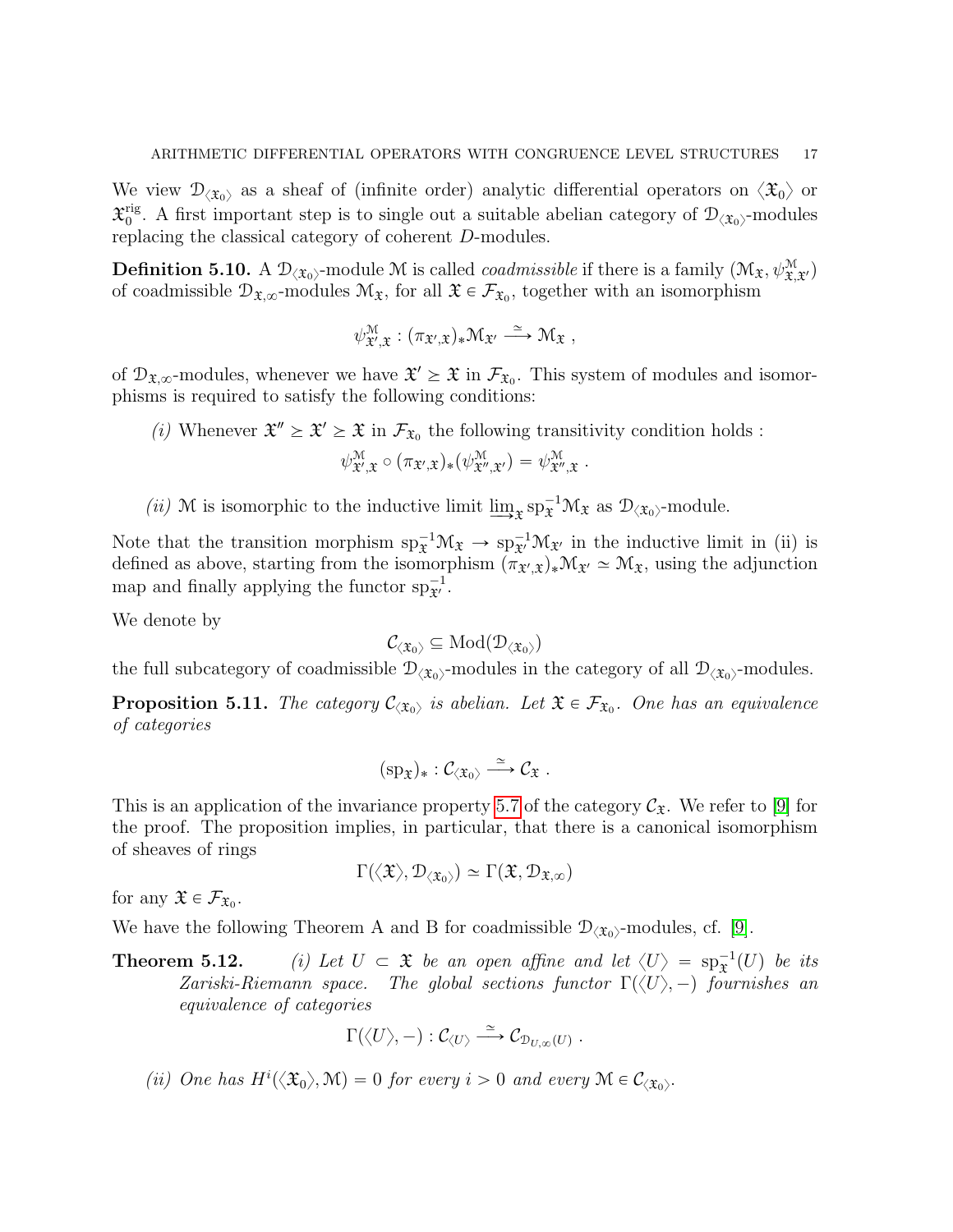## <span id="page-17-0"></span>6. Example: some coadmissible modules with singularities on the unit **DISC**

**6.1.** The direct image  $j_*\mathcal{O}_{X^\circ}$ . We let  $\mathfrak{X} = \text{Spf}(\mathfrak{o}\langle x\rangle)$ , and write X for the associated Zariski-Riemann space  $\langle \mathfrak{X} \rangle$  which we identify with  $\text{Sp}(L\langle x \rangle)$ , the rigid analytic unit disc over F. We thus write  $\mathcal{D}_X$  for  $\mathcal{D}_{\langle \mathfrak{X} \rangle}$ . Set  $X^{\circ} = X \setminus \{x = 0\}$ , and let  $j : X^{\circ} \to X$  be the inclusion.

**Proposition 6.2.** (i)  $i_*\mathcal{O}_{X^{\circ}}$  is a coadmissible  $\mathcal{D}_X$ -module.

(ii)  $H^0(X^{\circ}, \mathcal{O}_{X^{\circ}}) = H^0(X, j_*\mathcal{O}_{X^{\circ}})$  is a coadmissible  $H^0(X, \mathcal{D}_X)$ -module.

*Proof.* (i) is a consequence of (ii) because of [5.12.](#page-0-1)

(ii) The space  $M := H^0(X^{\circ}, \mathcal{O}_{X^{\circ}})$  consists of all functions  $f(x) = \sum_{n \in \mathbb{Z}} a_n x^n$ , with coefficients  $a_n \in L$ , and where  $\lim_{|n| \to \infty} |a_n|r^n = 0$  for any  $r \in ]0, 1]$ . For a given  $r \in ]0, 1]$ , we consider the annulus  $V_r = \{r \leq |x| \leq 1\} \subset X$ . The space M is given the structure of a Fréchet space via the supremum norms  $\|\cdot\|_{\mathcal{V}_r}$  for  $r \in ]0,1]$ . Furthermore,  $D := H^0(X, \mathcal{D}_X)$ consists of all differential operators  $P = \sum_{n\geqslant 0} c_n \partial_x^{[n]}$ , with coefficients  $c_n \in \mathcal{O}(X) = L\langle x \rangle$ , and such that

<span id="page-17-1"></span>(6.3) 
$$
|c_n|_X = O(\eta^n) \text{ for any } \eta > 0.
$$

Put  $P_0 = x\partial_x + 1$ . We claim that the following sequence is exact:

(6.4) 
$$
D \stackrel{\beta}{\longrightarrow} D \stackrel{\alpha}{\longrightarrow} M \longrightarrow 0,
$$

where  $\alpha(P) = P \cdot \frac{1}{x}$  $\frac{1}{x}$ , and  $\beta(Q) = QP_0$ . Because  $P_0 \cdot \frac{1}{x} = 0$  we have  $\alpha \circ \beta = 0$ . Moreover,  $\partial_x^{[n]}(\frac{1}{x}% ,\overline{u})\equiv\sum_{\sigma=0}^{n-1}(\overline{\partial}_{\sigma}^{x}(\overline{u}))\equiv\sum_{\sigma=0}^{\infty}(\overline{\partial}_{\sigma}^{x}(\overline{u}))\equiv\sum_{\sigma=0}^{\infty}(\overline{\partial}_{\sigma}^{x}(\overline{u}))\equiv\sum_{\sigma=0}^{\infty}(\overline{\partial}_{\sigma}^{x}(\overline{u}))\equiv\sum_{\sigma=0}^{\infty}(\overline{\partial}_{\sigma}^{x}(\overline{u}))\equiv\sum_{\sigma=0}^{\infty}(\overline{\partial}_{\sigma}^{x}(\overline{u}))\$  $\frac{1}{x}$ ) =  $\frac{(-1)^n}{x^{n+1}}$  $\sum_{x=1}^{\infty}$   $\sum_{x=1}^{\infty}$  and  $p(Q) = QT_0$ . Because  $T_0 \cdot \frac{1}{x} = 0$  we have  $\alpha \circ p = 0$ . Moreover,<br>  $\sum_{x=1}^{\infty}$   $\sum_{x=1}^{\infty}$  angle  $f(x) = \sum_{n \in \mathbb{Z}} a_n x^n \in M$ , we set  $c_0 = c_0(x) = \sum_{n=-1}^{\infty} a_n x^{n+1}$ , and for  $n \geq 1$  we put  $c_n = (-1)^n a_{-n-1}$ . Then  $P := \sum_{n\geq 0} c_n \partial_x^{[n]}$  is in D, and  $P \cdot \frac{1}{x} = f(x)$ . This shows that  $\alpha$  is surjective. Now suppose  $P = \sum_{n\geqslant 0} c_n \partial_x^{[n]}$  is in D, and

<span id="page-17-2"></span>
$$
P \cdot \frac{1}{x} = \sum_{n \ge 0} (-1)^n \frac{c_n}{x^{n+1}} = 0,
$$

where the convergence takes place in M, i.e., if we set  $S_N = \sum_{n=1}^N$  $_{n=0}^{N}(-1)^{n}\frac{c_{n}}{x^{n+1}}$  $\frac{c_n}{x^{n+1}}, \text{ then, for}$ any  $r \in ]0,1]$  we have  $\lim_{N\to\infty} ||S_N||_{\mathcal{V}_r} = 0$ . It follows from [6.3](#page-17-1) that for fixed  $r \in ]0,1]$  one has for any  $\eta > 0$  that  $\left\| \frac{c_n}{x^{n+1}} \right\|$  $\overline{x^{n+1}}$ ∣∣<br>∣  $v_r = O(\eta^n)$ . Therefore,

$$
||S_N||_{\mathcal{V}_r} = \lim_{k \to \infty} ||S_k - S_N||_{\mathcal{V}_r} = \left\| \sum_{n \geq N+1} (-1)^n \frac{c_n}{x^{n+1}} \right\|_{\mathcal{V}_r} = O(\eta^{N+1}).
$$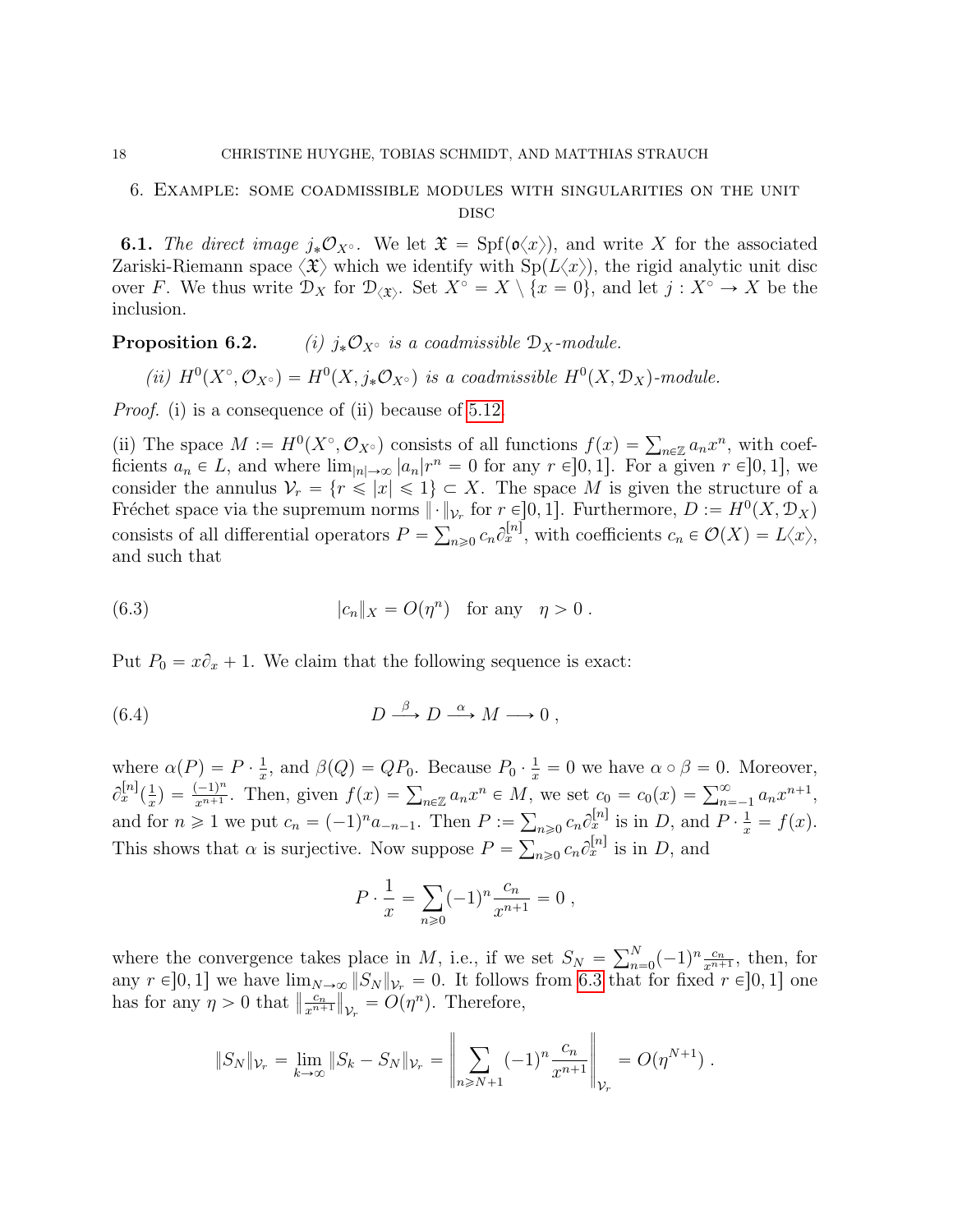For  $n \geqslant 0$  set  $b_n = \frac{(-1)^n x^{n+1}}{n+1}$  $\frac{\int_{0}^{\infty} x^{n+1}}{n+1} \cdot S_n$ . Note that each  $b_n$  is in  $\mathcal{O}(X)$ , and  $||b_n||_X \le ||b_n||_{\mathcal{V}_1} \le$ 1  $\frac{1}{|n+1|} \|S_n\|_{\mathcal{V}_1} = O(\eta^{n+1}),$  for any  $\eta > 0$ . Put  $Q := \sum_{n\geqslant 0} b_n \partial_x^{[n]},$  which is thus an element of D. We have  $\partial_x^{[n]} x \partial_x = x(n+1)\partial_x^{[n+1]} + n\partial_x^{[n]},$  and therefore

$$
QP_0 = \sum_{n\geq 0} b_n \partial_x^{[n]} x \partial_x + \sum_{n\geq 0} b_n \partial_x^{[n]}
$$
  
\n
$$
= b_0 + \sum_{n\geq 0} \left( x b_n (n+1) \partial_x^{[n+1]} + b_n n \partial_x^{[n]} \right) + \sum_{n\geq 1} b_n \partial_x^{[n]}
$$
  
\n
$$
= b_0 + \sum_{n\geq 0} x b_n (n+1) \partial_x^{[n+1]} + \sum_{n\geq 1} b_n (n+1) \partial_x^{[n]}
$$
  
\n
$$
= b_0 + \sum_{n\geq 1} \left( x b_{n-1} n + b_n (n+1) \right) \partial_x^{[n]} = P.
$$

This shows that [6.4](#page-17-2) is indeed exact, and M is a D-module of finite presentation, and hence coadmissible by [\[13,](#page-19-7) 3.4].

Remark 6.5. Assertion (i) of [6.2](#page-0-1) is a special case of the more general result [\[1,](#page-19-14) corollary in sec. 10.4].

**6.6.** Direct image under the Kummer map with exponent p. Let  $\widetilde{X} = Sp(L\langle y \rangle)$  be another rigid analytic unit disc, set  $\widetilde{X}^{\circ} = \widetilde{X} \setminus \{y = 0\}$ , and denote by  $\widetilde{j} : \widetilde{X}^{\circ} \to \widetilde{X}$  the open embedding. Let  $\varphi : \widetilde{X} \to X$  be defined by  $\varphi^*(x) = y^p$ . This morphism is étale over  $X^{\circ}$  and ramified over 0. In analogy with the situation studied in section [4,](#page-5-0) we consider the sheaf  $\mathcal{M} = \varphi_* \widetilde{j}_* \mathcal{O}_{\widetilde{X}^{\circ}}$ . The same formulas and techniques that we have used in section [4](#page-5-0) apply in the present setting to analyze this sheaf, with some simplifications, however, in certain places. Carrying out those computations and arguments gives the following result, which shows that the situation simplifies when we pass to the sheaf of infinite order differential operators  $\mathcal{D}_X$ . For a character  $\chi : \mu_p \to L^\times$  we denote by  $\mathcal{M}^\chi$  the subsheaf of germs of sections s which have the property that  $\zeta_p.s = \chi(\zeta_p) \cdot s$ .

# **Theorem 6.7.** (i) If  $\chi(\zeta_p) = \zeta_p^j$ , for some  $j \in \{0, 1, \ldots, p-1\}$ , then  $\mathcal{M}^{\chi} = j_* \mathcal{O}_{X^{\circ}} \cdot y^j$ , *i.e.*, *it is a free module of rank one over*  $j_*\mathcal{O}_{X^{\circ}}$  generated by the global section  $y^j$ .

- (*ii*) We have  $\mathcal{M} =$  $\chi \in \mu_p^{\vee}$  M<sup>x</sup>, where  $\mu_p^{\vee}$  is the character group of  $\mu_p$ .
- (iii) For the trivial character 1 the sheaf  $\mathcal{M}^1$  is canonically isomorphic to  $j_*\mathcal{O}_{X^{\circ}}$ , and the action of the sheaf of finite order algebraic differential operators extends to an action of  $\mathfrak{D}_X$  on  $\mathcal{M}^1$ , which makes this sheaf a coadmissible  $\mathfrak{D}_X$ -module (cf. [6.2\)](#page-0-1).
- (iv) If  $\chi(\zeta_p) = \zeta_p^j$ , for some  $j \in \{1, \ldots, p-1\}$ , then the action of the sheaf of finite order algebraic differential operators extends to an action of  $\mathcal{D}_X$  on  $\mathcal{M}^{\chi}$ , and  $\mathcal{M}^{\chi}$ has the following presentation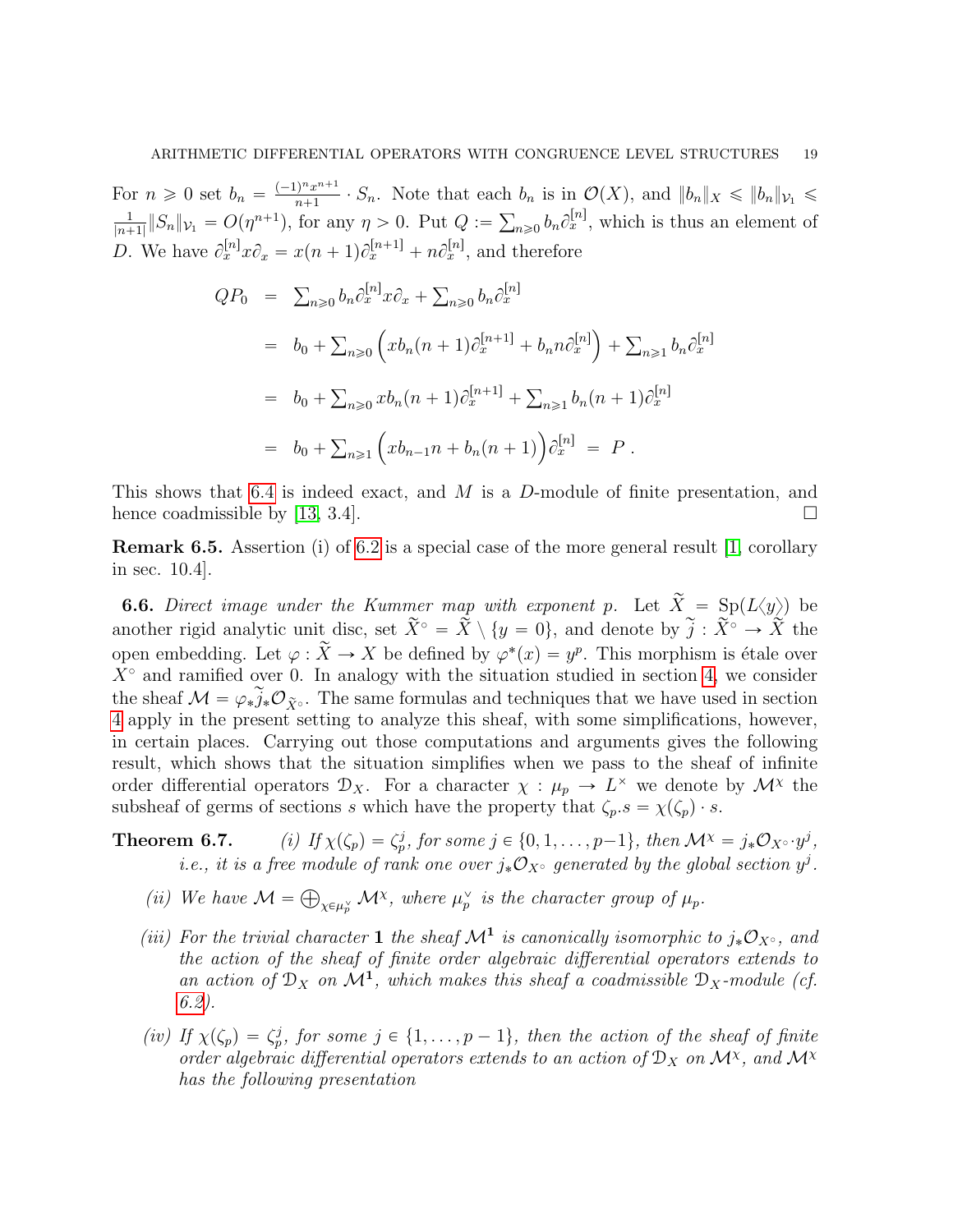$$
\mathcal{D}_X \xrightarrow{\beta} \mathcal{D}_X \xrightarrow{\alpha} \mathcal{M}^{\chi} \longrightarrow 0
$$

as a  $\mathcal{D}_X$ -module, where  $\alpha(P) = P \cdot y^j$  and  $\beta(Q) = QP_j$ , where  $P_j = px\partial_x - j$ is as in [4.3.](#page-0-1)

(v) For each  $\chi \in \mu_p^{\vee}$  the sheaf  $\mathcal{M}^{\chi}$  is a coadmissible  $\mathcal{D}_X$ -module, and  $\mathcal M$  is hence a coadmissible  $\mathcal{D}_X$ -module.

#### <span id="page-19-0"></span>**REFERENCES**

- <span id="page-19-14"></span>[1] K. Ardakov, A. Bode, and S. Wadsley. D-modules on rigid analytic spaces III: Weak holonomicity and operations. Preprint 2019, https://arxiv.org/abs/1904.13280.
- <span id="page-19-6"></span>[2] P. Berthelot. Cohomologie rigide et théorie des D-modules. In p-adic analysis (Trento, 1989), volume 1454 of Lecture Notes in Math., pages 80–124. Springer, Berlin, 1990.
- <span id="page-19-5"></span>[3] P. Berthelot. D-modules arithmétiques I. Opérateurs différentiels de niveau fini. Ann. Sci. E.N.S, 29:185–272, 1996.
- <span id="page-19-10"></span>[4] Pierre Berthelot. Géométrie rigide et cohomologie des variétés algébriques de caractéristique p. In Study group on ultrametric analysis, 9th year: 1981/82, No. 3 (Marseille, 1982), pages Exp. No. J2, 18. Inst. Henri Poincaré, Paris, 1983.
- <span id="page-19-8"></span>[5] Pierre Berthelot. Introduction à la théorie arithmétique des  $D$ -modules. Astérisque, (279):1–80, 2002. Cohomologies *p*-adiques et applications arithmétiques, II.
- <span id="page-19-13"></span>[6] Siegfried Bosch. Lectures on Formal and Rigid Geometry. Lecture Notes in Math., Vol. 2105. Springer-Verlag, Berlin, 2014.
- <span id="page-19-11"></span>[7] Daniel Caro. Fonctions L associées aux D-modules arithmétiques. Cas des courbes. Compos. Math., 142(1):169–206, 2006.
- <span id="page-19-1"></span>[8] C. Huyghe, D. Patel, T. Schmidt, and M. Strauch.  $\mathcal{D}^{\dagger}$ -affinity of formal models of flag varieties. Mathematical Research Letters (to appear).
- <span id="page-19-2"></span>[9] C. Huyghe, T. Schmidt, and M. Strauch. Arithmetic structures for differential operators on formal schemes. Preprint, 2017, https://arxiv.org/abs/1709.00555.
- <span id="page-19-12"></span>[10] Christine Noot-Huyghe and Fabien Trihan. Sur l'holonomie de D-modules arithm´etiques associ´es `a des F-isocristaux surconvergents sur des courbes lisses. Ann. Fac. Sci. Toulouse Math. (6), 16(3):611– 634, 2007.
- <span id="page-19-3"></span>[11] D. Patel, T. Schmidt, and M. Strauch. Integral models of  $\mathbb{P}^1$  and analytic distribution algebras for GL $(2)$ . Münster J. Math., 7:241–271, 2014.
- <span id="page-19-4"></span>[12] D. Patel, T. Schmidt, and M. Strauch. Locally analytic representations of  $GL(2, L)$  via semistable models of  $\mathbb{P}^1$ . Journal of the Institute of Mathematics of Jussieu, appeared online in January 2017.
- <span id="page-19-7"></span>[13] P. Schneider and J. Teitelbaum. Algebras of p-adic distributions and admissible representations. Invent. Math., 153(1):145–196, 2003.
- <span id="page-19-9"></span>[14] Nobuo Tsuzuki. On base change theorem and coherence in rigid cohomology. Doc. Math., (Extra Vol.):891–918, 2003. Kazuya Kato's fiftieth birthday.